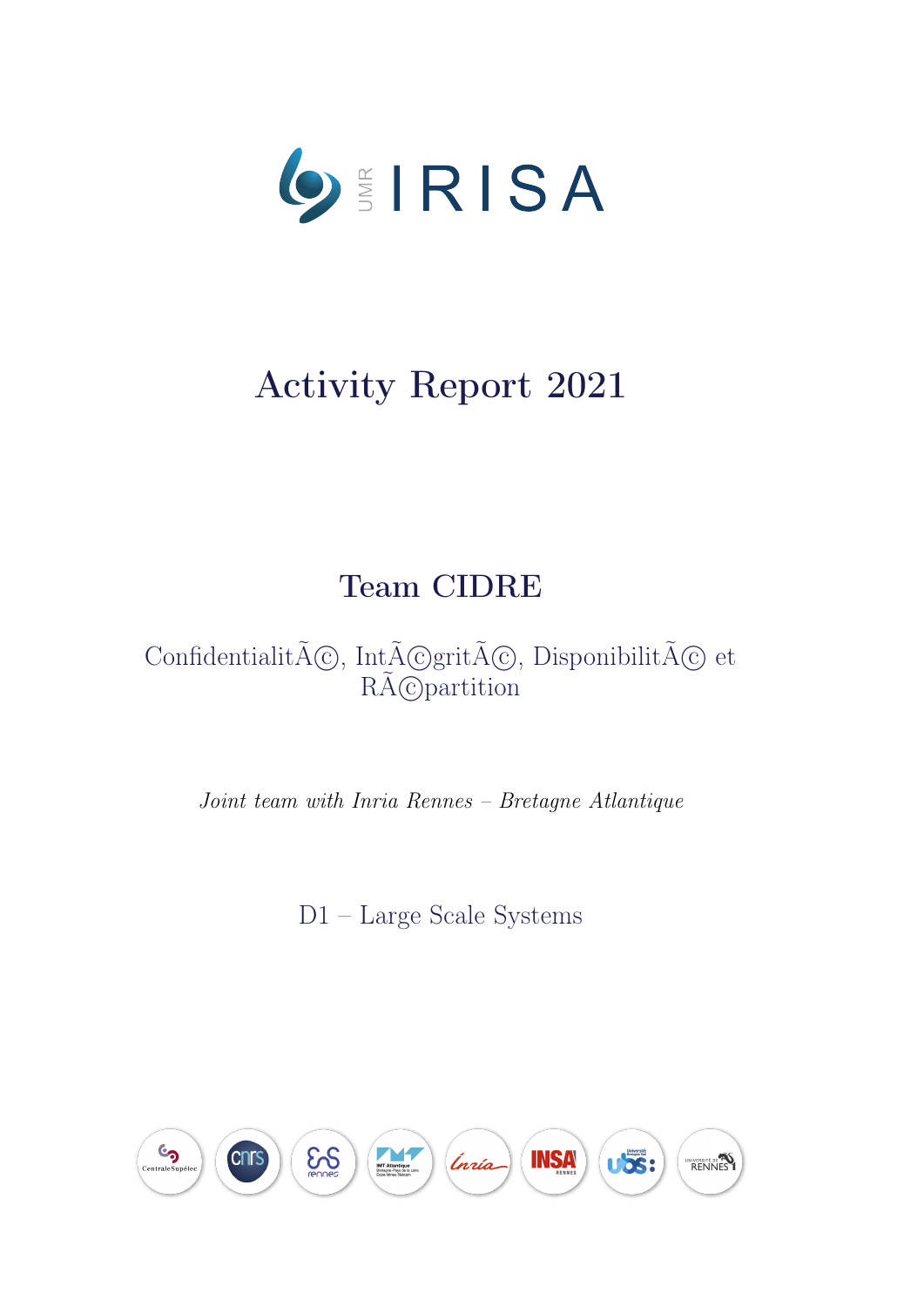Team CIDRE IRISA Activity Report 2021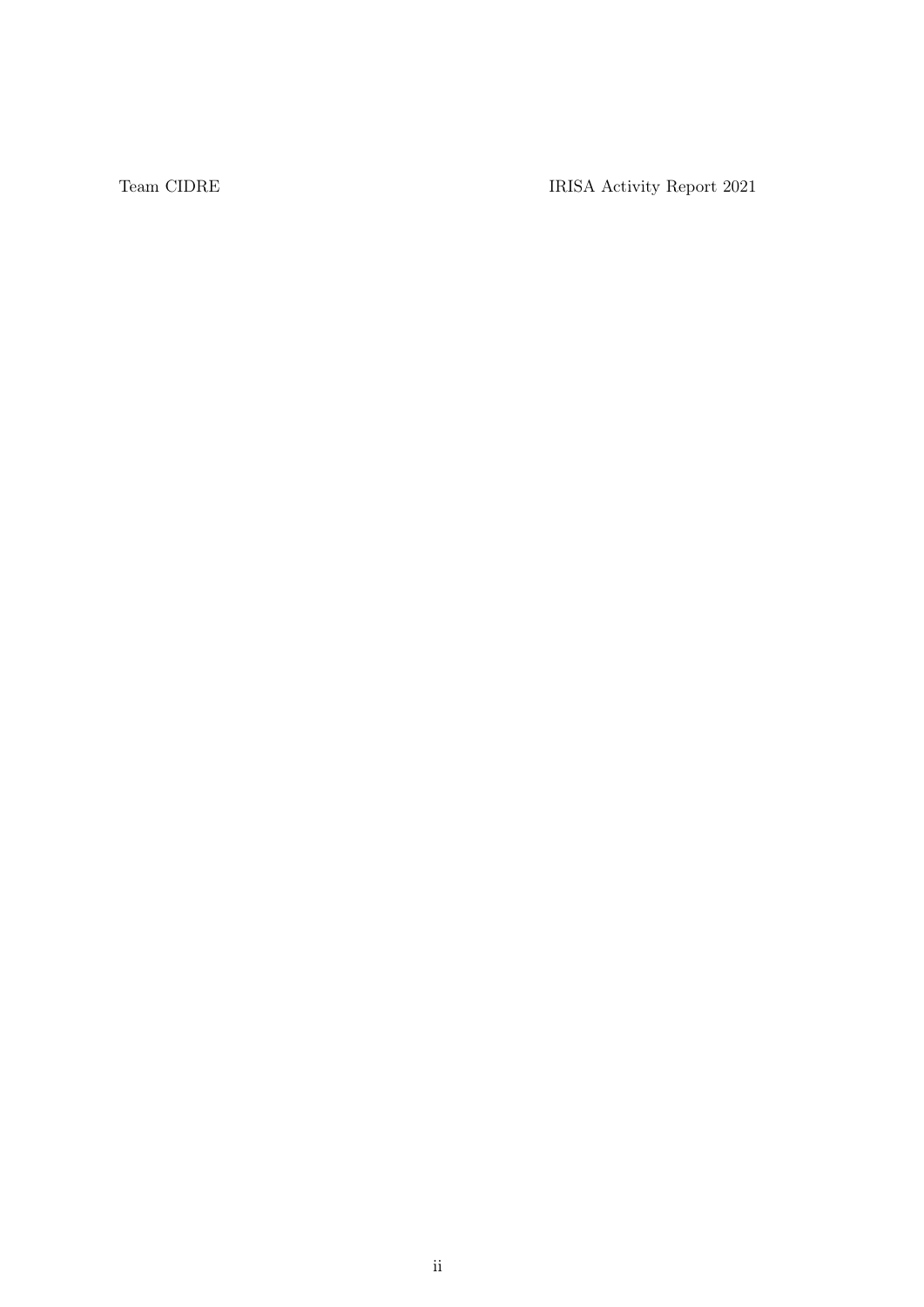# **Contents**

|    | <b>Project-Team CIDRE</b><br>1                                                                             |                                                                                        |  |  |  |  |  |  |  |  |  |  |
|----|------------------------------------------------------------------------------------------------------------|----------------------------------------------------------------------------------------|--|--|--|--|--|--|--|--|--|--|
| 1. | Team members, visitors, external collaborators                                                             |                                                                                        |  |  |  |  |  |  |  |  |  |  |
|    | 2 Overall objectives                                                                                       | 3<br>3                                                                                 |  |  |  |  |  |  |  |  |  |  |
|    | 3 Research program<br>4<br>4                                                                               |                                                                                        |  |  |  |  |  |  |  |  |  |  |
| 4  | <b>Application domains</b><br>4                                                                            |                                                                                        |  |  |  |  |  |  |  |  |  |  |
| 5. | <b>New software and platforms</b>                                                                          | 4<br>4<br>4<br>5<br>5<br>6<br>6<br>6                                                   |  |  |  |  |  |  |  |  |  |  |
| 6  | <b>New results</b>                                                                                         | 6<br>6<br>7<br>8                                                                       |  |  |  |  |  |  |  |  |  |  |
| 7  | 10<br><b>Bilateral contracts and grants with industry</b><br><b>10</b><br>11                               |                                                                                        |  |  |  |  |  |  |  |  |  |  |
| 8  | <b>Partnerships and cooperations</b><br>8.1<br>8.2<br>8.3                                                  | 12<br>12<br>12<br>12<br>12<br>13                                                       |  |  |  |  |  |  |  |  |  |  |
| 9  | <b>Dissemination</b><br>9.1.1<br>9.1.2<br>9.1.3<br>9.1.4<br>9.1.5<br>9.1.6<br>9.2<br>9.2.1<br>9.2.2<br>9.3 | 14<br>14<br>14<br>14<br>15<br>15<br>15<br>15<br>16<br>16<br>16<br>18<br>19<br>19<br>19 |  |  |  |  |  |  |  |  |  |  |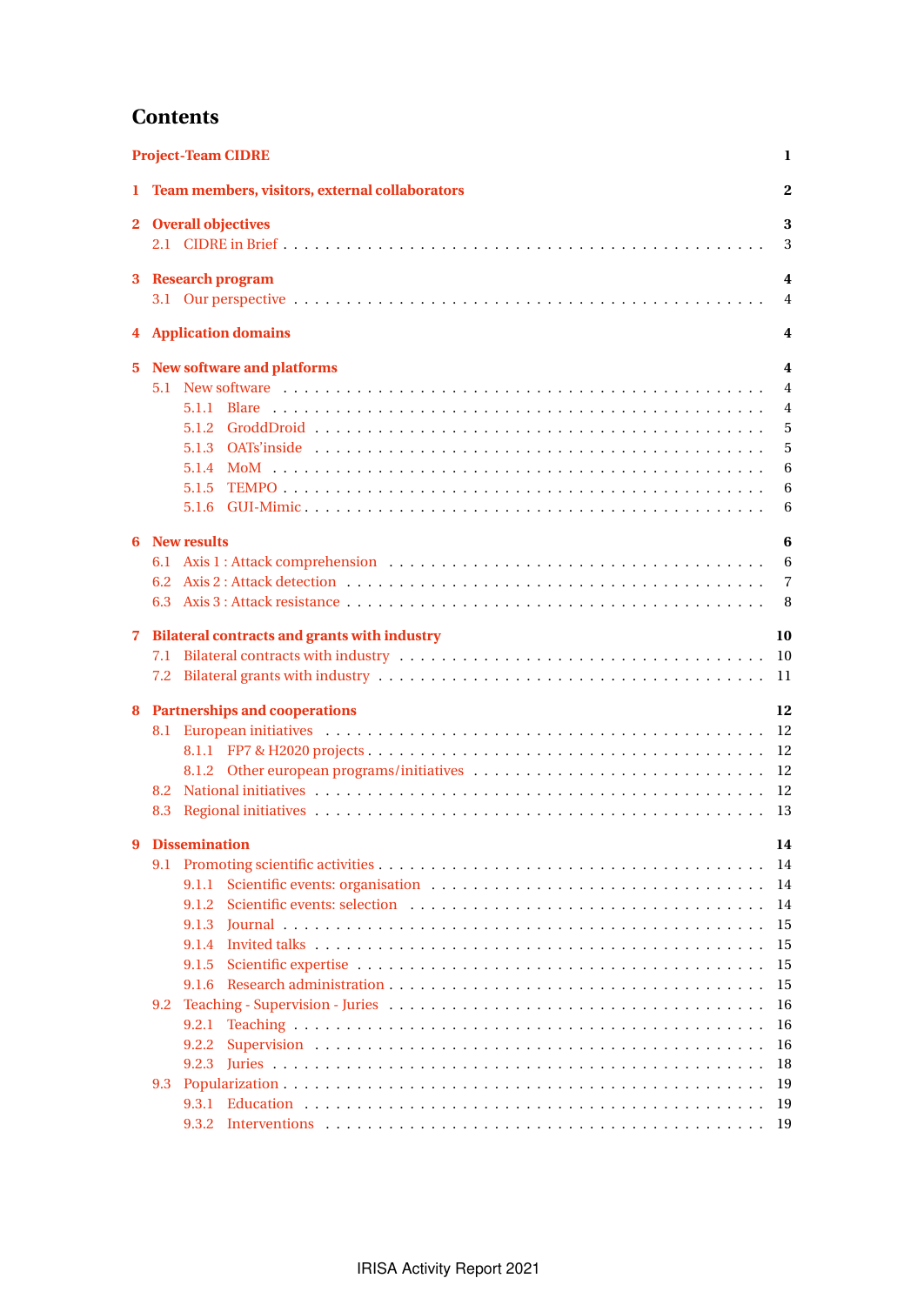| <b>10 Scientific production</b> | 19 |
|---------------------------------|----|
|                                 |    |
|                                 |    |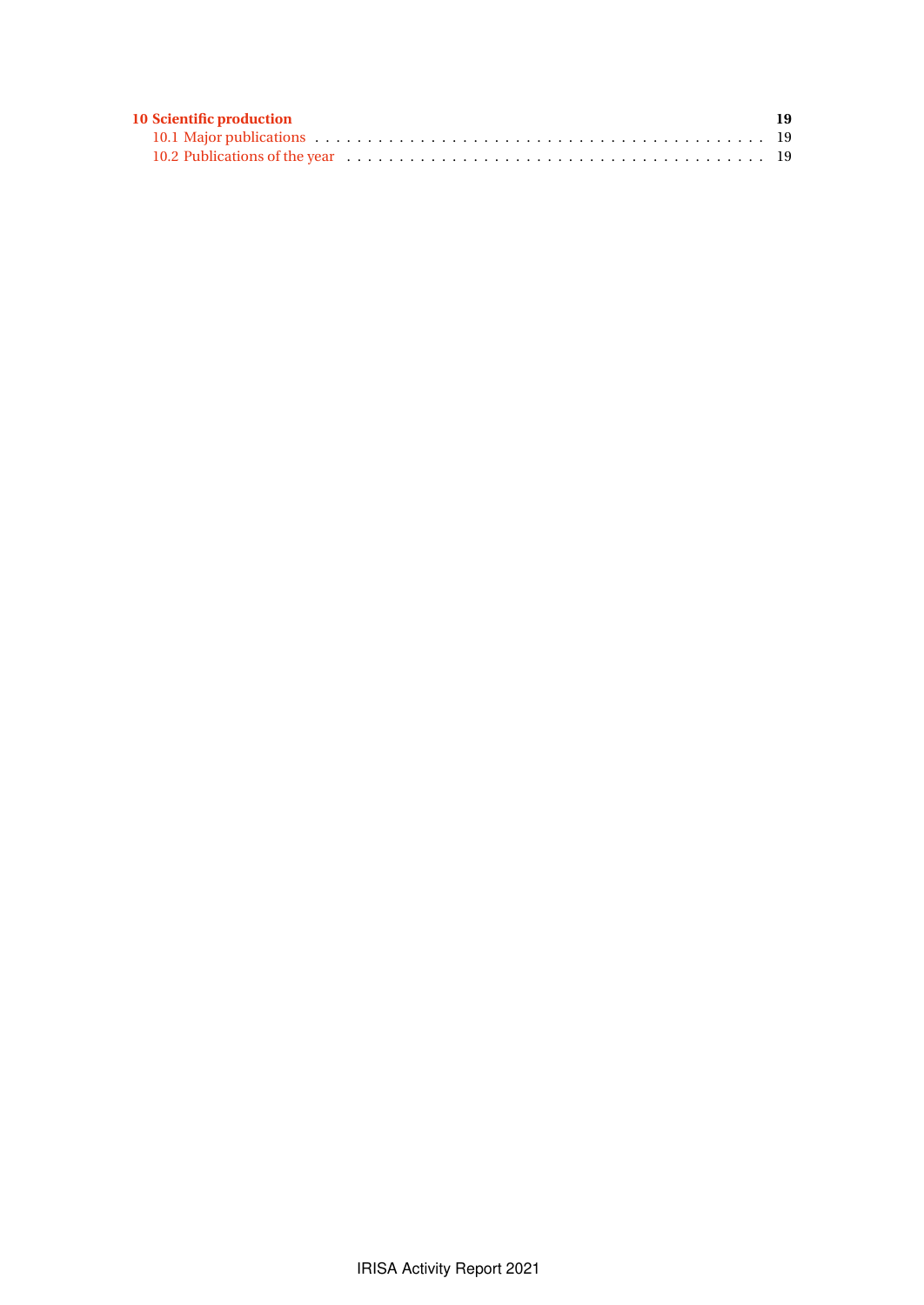# **Project-Team CIDRE**

*Creation of the Project-Team: 2011 July 01*

# **Keywords**

## **Computer sciences and digital sciences**

- A1.1.8. Security of architectures
- A1.2.3. Routing
- A1.2.8. Network security
- A1.3. Distributed Systems
- A1.3.3. Blockchain
- A1.3.4. Peer to peer
- A1.3.5. Cloud
- A2.3.1. Embedded systems
- A3.1.5. Control access, privacy
- A3.3.1. On-line analytical processing
- A3.4.1. Supervised learning
- A3.4.2. Unsupervised learning
- A3.5.2. Recommendation systems
- A4.1. Threat analysis
- A4.1.1. Malware analysis
- A4.1.2. Hardware attacks
- A4.4. Security of equipment and software
- A4.5. Formal methods for security
- A4.8. Privacy-enhancing technologies
- A4.9.1. Intrusion detection
- A4.9.2. Alert correlation
- A9.2. Machine learning

## **Other research topics and application domains**

- B6.3.3. Network Management
- B6.5. Information systems
- B9.6.2. Juridical science
- B9.10. Privacy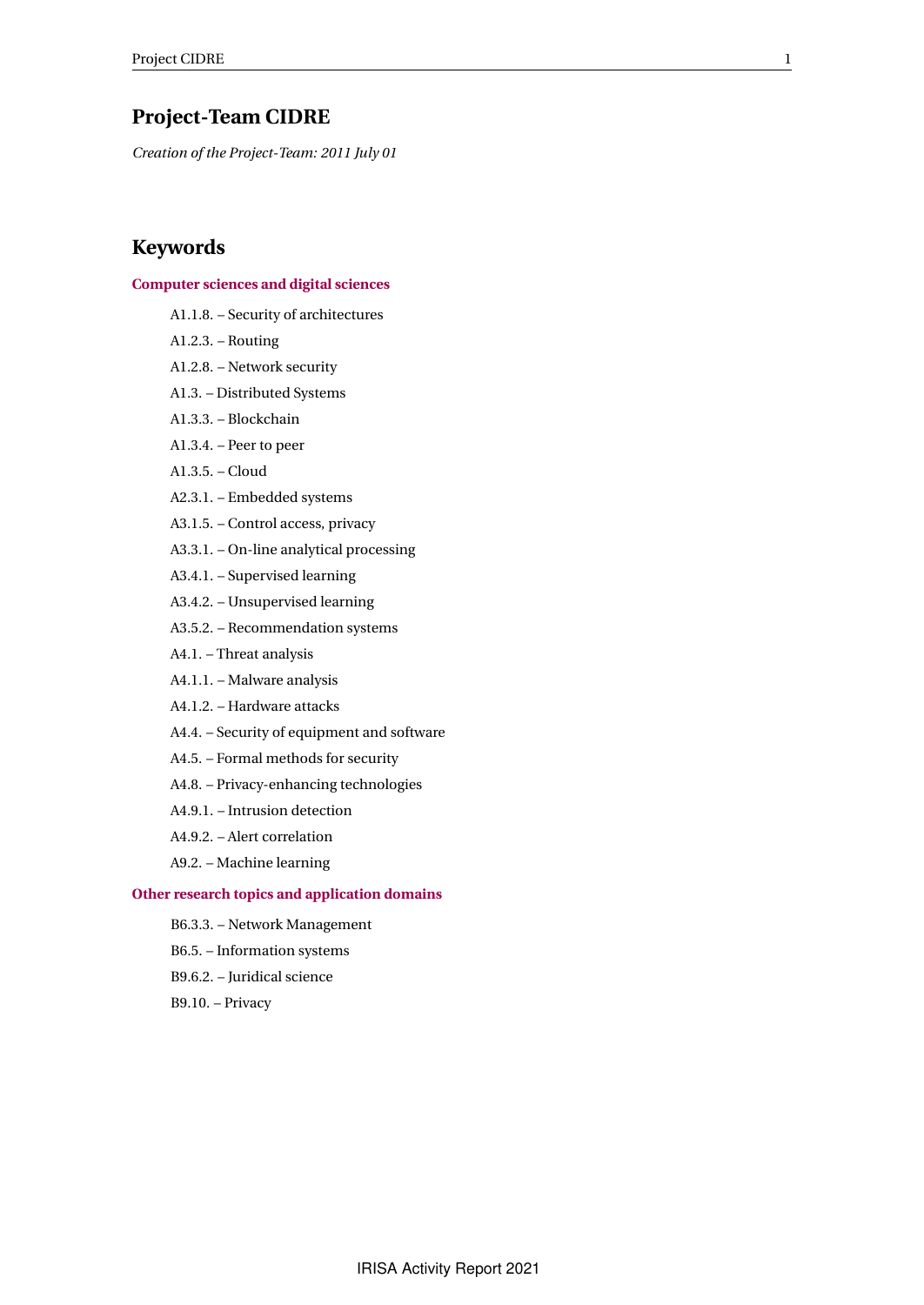# **1 Team members, visitors, external collaborators**

# **Research Scientists**

- Emmanuelle Anceaume [CNRS, Senior Researcher, HDR]
- Lily Blanleuil [Centrale-Supélec, Researcher, from Oct 2021]
- Yufei Han [Inria, Advanced Research Position, from Feb 2021]
- Michel Hurfin [Inria, Researcher, HDR]
- Ludovic Mé [Inria, Advanced Research Position, HDR]
- Salwa Souaf [Centrale-Supélec, Researcher, until Nov 2021]

### **Faculty Members**

- Valérie Viet Triem Tong [Team leader, Centrale-Supélec, Professor, HDR]
- Christophe Bidan [Centrale-Supélec, Professor, HDR]
- Pierre Francois Gimenez [Centrale-Supélec, Chair]
- Gilles Guette [Univ de Rennes I, Associate Professor]
- Guillaume Hiet [Centrale-Supélec, Associate Professor, HDR]
- Jean-Francois Lalande [Centrale-Supélec, Professor, HDR]
- Guillaume Piolle [Centrale-Supélec, Associate Professor]
- Frédéric Tronel [Centrale-Supélec, Associate Professor]
- Pierre Wilke [Centrale-Supélec, Associate Professor]

## **PhD Students**

- Matthieu Baty [Inria]
- Aimad Berady [Ministère des armées, until Nov 2021]
- Pierre Victor Besson [Centrale-Supélec]
- Romain Brisse [Centrale-Supélec]
- Tomas Javier Concepcion Miranda [Centrale-Supélec]
- Severine Delaplace [Inria]
- Aimen Djari [CEA]
- Mathieu Escouteloup [Inria, until Sep 2021]
- Benoit Fournier [Univ de Rennes I, until Jul 2021]
- Cyprien Gottstein [Orange Labs, CIFRE]
- Cedric Herzog [Inria]
- Maxime Lanvin [Centrale-Supélec, from Oct 2021]
- Helene Orsini [Centrale-Supélec, from Oct 2021]
- Vincent Raulin [Inria, from Oct 2021]
- Adrien Schoen [Inria, from Oct 2021]
- Natan Talon [Hackuity, from Dec 2021]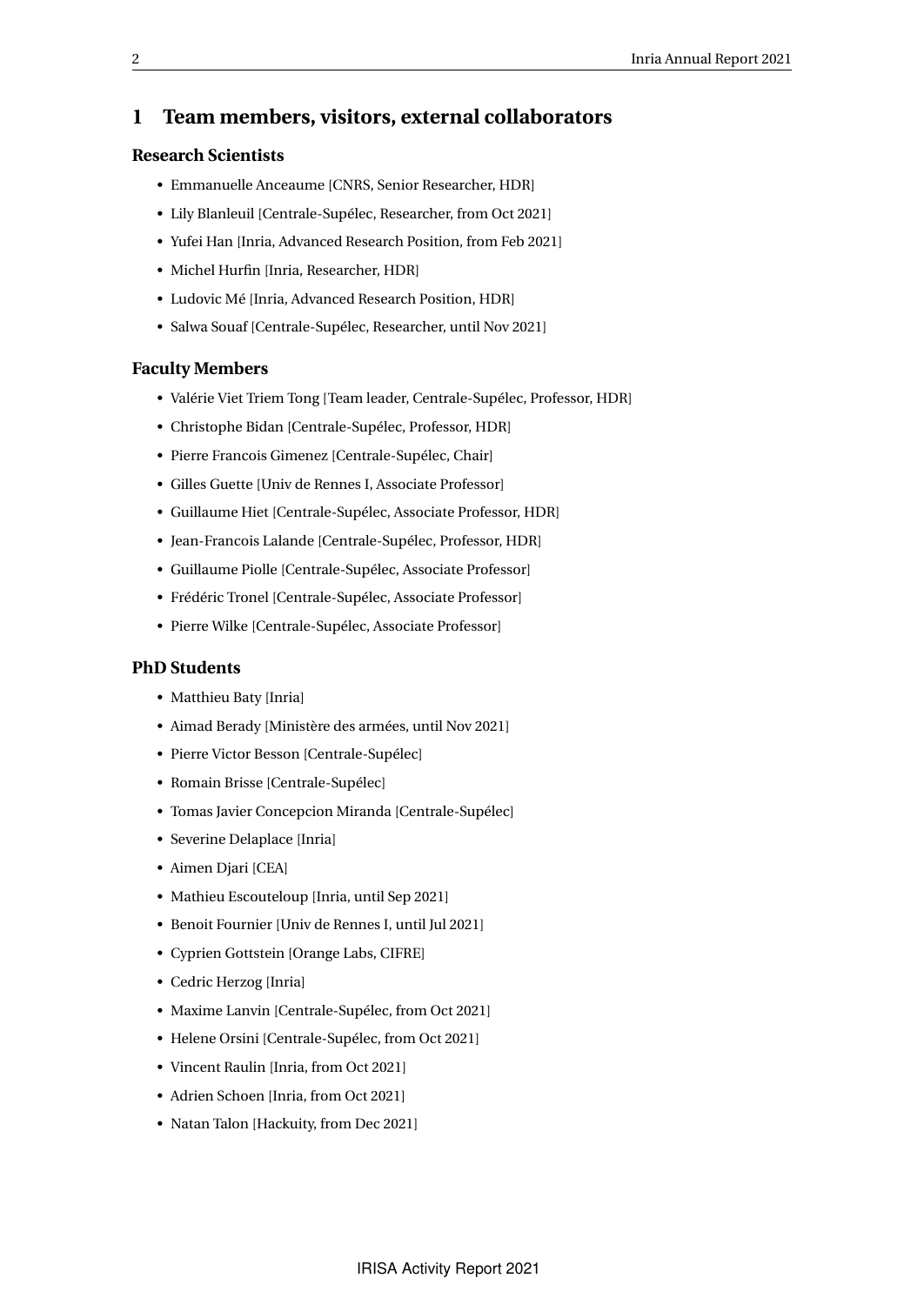# **Technical Staff**

- Mohamed Alsamman [Inria, Engineer, until Jun 2021]
- Ludovic Claudepierre [Univ de Rennes I, Engineer, until Nov 2021]
- Pascal Greliche [Centrale-Supélec, Engineer, from Apr 2021]
- Leopold Ouairy [Inria, Engineer, until Nov 2021]

#### **Interns and Apprentices**

- Erwan Fasquel [Centrale-Supélec, from Feb 2021 until Jul 2021]
- Damien Gourbeyre [Centrale-Supélec, from May 2021 until Aug 2021]
- Pierre Jamelot [Inria, from May 2021 until Jun 2021]
- Maxime Lanvin [Inria, from Apr 2021 until Aug 2021]
- Benjamin Loison [Inria, from Jun 2021 until Jul 2021]
- Sergio Nobrega Gonçalves [Centrale-Supélec, until Mar 2021]
- Sebastien Poeydomenge [Univ de Rennes I, from Mar 2021 until Aug 2021]
- Vincent Raulin [Centrale-Supélec, from Mar 2021 until Sep 2021]
- Thibault Reynaldo [CNRS, from Mar 2021 until Aug 2021]
- Adrien Schoen [Centrale-Supélec, from Feb 2021 until Jul 2021]

#### **Administrative Assistant**

• Lydie Mabil [Inria]

#### **External Collaborators**

- Erwan Abgrall [Ministère des armées, from Sep 2021]
- Frédéric Majorczyk [DGA, until Aug 2021]

# **2 Overall objectives**

# **2.1 CIDRE in Brief**

The Cidre team is concerned with security and privacy issues. Our long-term ambition is to contribute to the construction of widely used systems that are trustworthy and respectful of privacy, even when parts of the system are targeted by attackers.

With this objective in mind, the CIDRE team focuses mainly on the three following topics:

- **Attack comprehension**
- **Attack detection**
- **Attack resistance**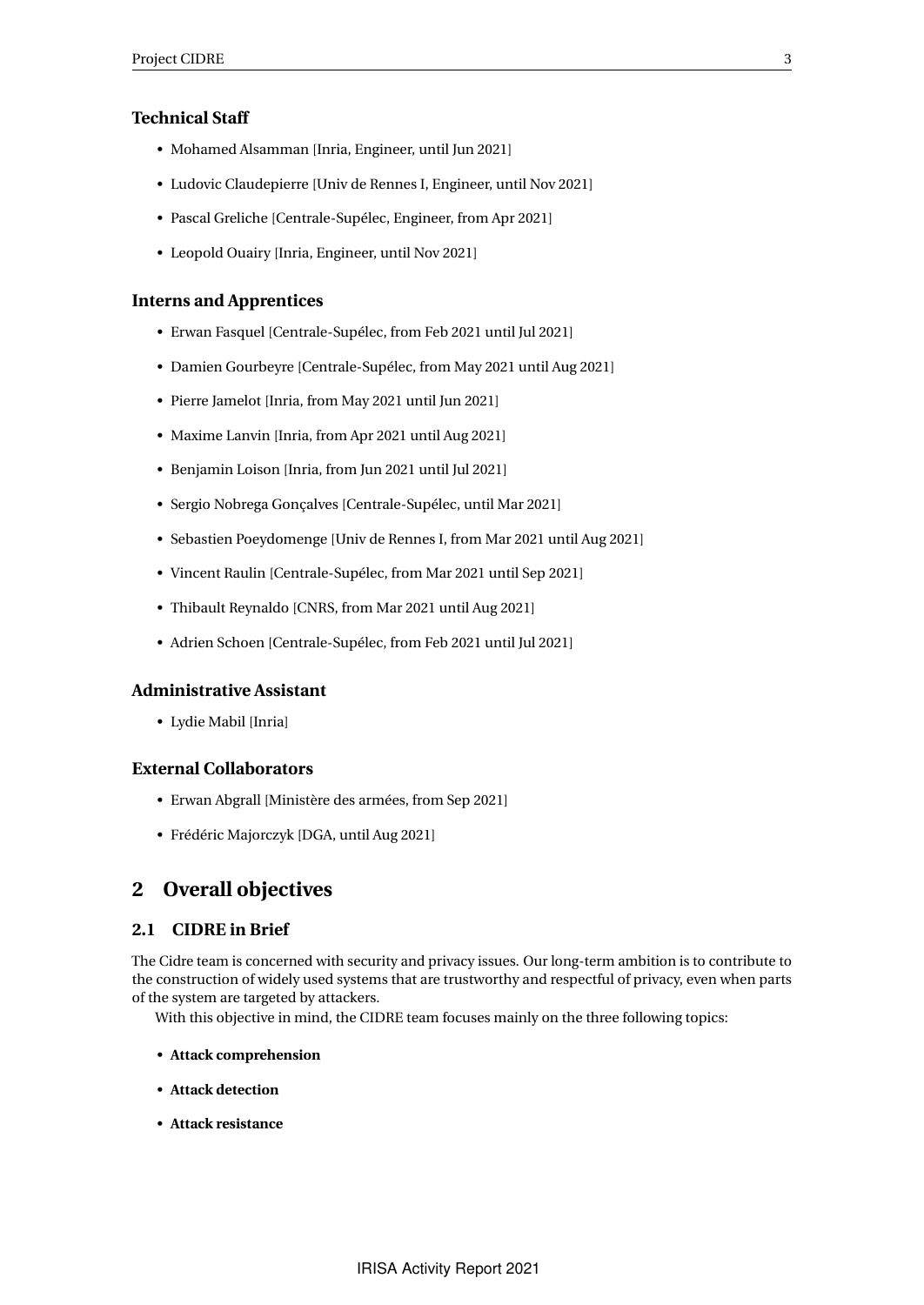# **3 Research program**

## **3.1 Our perspective**

In many aspects of our daily lives, we rely heavily on computer systems, many of which are based on massively interconnected devices that support a population of interacting and cooperating entities. As these systems become more open and complex, accidental and intentional failures become much more frequent and serious. We believe that the purpose of attacks against these systems is expressed at a high level (compromise of sensitive data, unavailability of services). However, these attacks are often carried out at a very low level (exploitation of vulnerabilities by malicious code, hardware attacks).

The CIDRE team is specialized in the defense of computer systems. We argue that to properly protect these systems we must have a complete understanding of the attacker's concrete capabilities. In other words, **to defend properly we must understand the attack**.

The CIDRE team therefore strives to have a global expertise in information systems: from hardware to distributed architectures. Our objective is to highlight security issues and propose preventive or reactive countermeasures in widely used and privacy-friendly systems.

# **4 Application domains**

The fields of application of the Cidre team are naturally the security of the systems. The algorithms and tools produced in the team are regularly transferred to the industry through our various collaborations such as Cifre, Start-up or Inria License.

# **5 New software and platforms**

The new software are detailed in the next section.

## **5.1 New software**

#### **5.1.1 Blare**

**Name:** Blare, an information flow monitor

**Keywords:** Cybersecurity, Intrusion Detection Systems (IDS), Data Leakage Protection

- **Scientific Description:** Blare implements our approach of illegal information flow detection for a single node (Android and Linux kernel, JVM) and a set of nodes (monitoring of flows between linux machines).
- **Functional Description:** Blare is an information flow monitor that opérates at the OS level. Blare relies on tainting techniques to monitor information flow between files, processes, sockets and memory pages. Blare allows to identify how a (malicious) application contaminates the OS.
- **News of the Year:** In 2021, we have worked on porting Blare to new recent versions of the Linux kernel. In particular, we started to work on kernels 4.x that are used on mobile phone in order to be able to build AndroBlare, a modified version of Android based on Android 9 or 10.

#### **URL:** http://www.blare-ids.org

**Publications:** hal-01535949, hal-01535862, hal-00268408, hal-00356441, hal-00356484, hal-00420117, hal-00875211, hal-00840338, hal-00909400, hal-00862468, hal-00736045, hal-00736034, hal-00647116, hal-00647170, hal-00736045

#### **Contact:** Valerie Viet Triem Tong

**Participants:** Pierre Wilke, Valerie Viet Triem Tong, Frédéric Tronel, Alexandre Sanchez, Jean-François Lalande, Laurent Georget, Guillaume Hiet, Christophe Hauser, Radoniaina Andriatsimandefitra Ratsisahan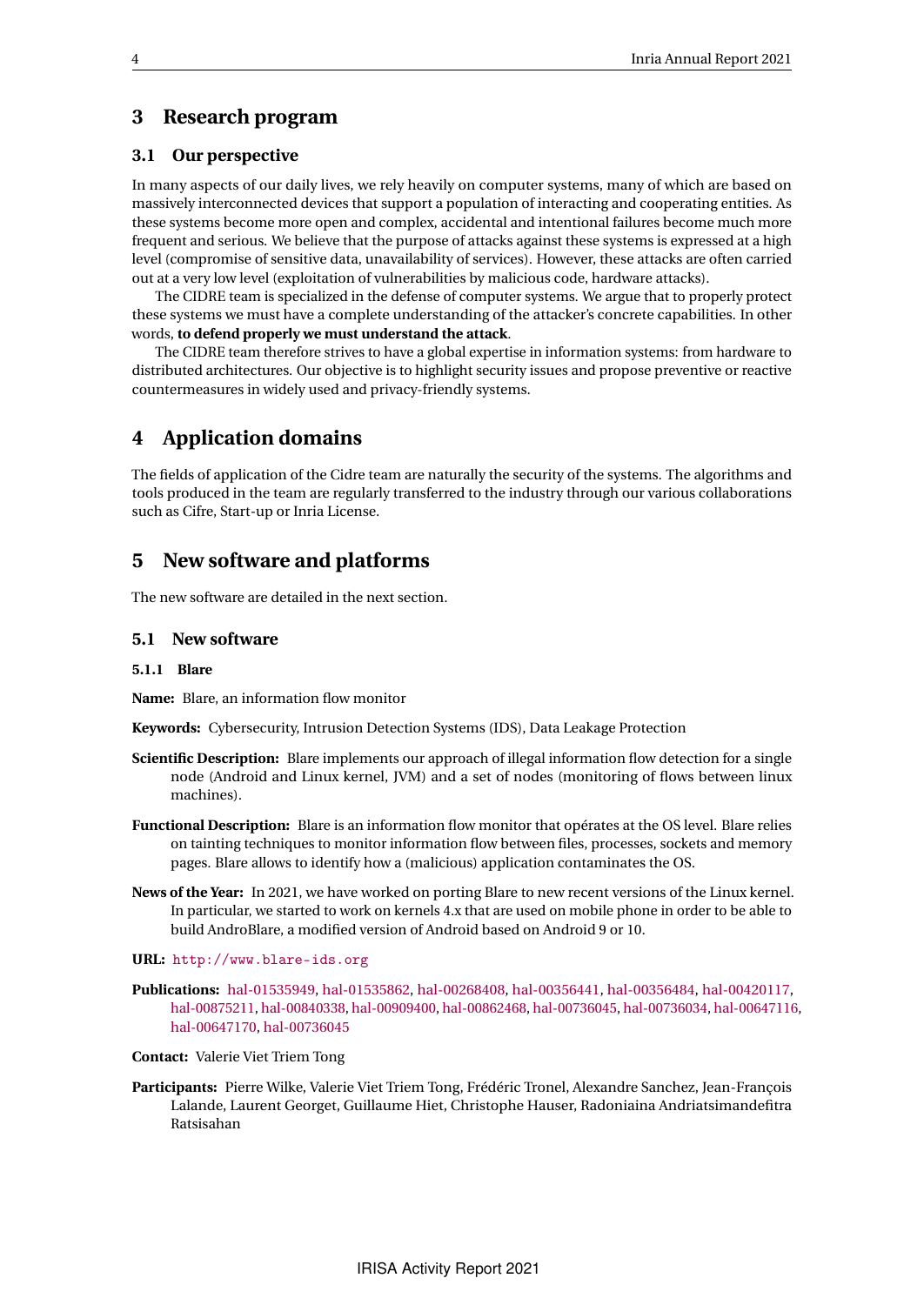**Partner:** CentraleSupélec

#### **5.1.2 GroddDroid**

**Name:** GroddDroid

**Keywords:** Android, Detection, Malware

- **Scientific Description:** GroddDroid automates the dynamic analysis of a malware. When a piece of suspicious code is detected, GroddDroid interacts with the user interface and eventually forces the execution of the identified code. Using Blare (Information Flow Monitor), GroddDroid monitors how an execution contaminates the operating system. The output of GroddDroid can be visualized in an web browser. GroddDroid is used by the Kharon software.
- **Functional Description:** GroddDroid 1 locates suspicious code in Android application 2 computes execution paths towards suspicious code 3 - forces executions of suspicious code 4 - automates the execution of a malware or a regular Android application
- **Release Contributions:** Increase of the speed of the static analysis New language for targeting the suspicious code - New strategy for discovering the GUI using the Manifest and the layout files - Visualization of the bytecode events on a new timeline - Integration tests have been created
- **News of the Year:** In 2021, we have created integration tests, corrected a large number of bugs and improved the visualization of the bytecode. We continue to migrate AndroBlare on more recent versions of Android.
- **URL:** http://kharon.gforge.inria.fr/grodddroid.html

**Publications:** hal-01311917, hal-01201743, hal-01584989, hal-01535678

- **Authors:** Mourad Leslous, Adrien Abraham, Pierre Graux, Jean François Lalande, Valerie Viet Triem Tong, Pierre Wilke
- **Contact:** Jean-François Lalande
- **Partners:** CentraleSupélec, Insa Centre Val-de-Loire

#### **5.1.3 OATs'inside**

**Keywords:** Android, Malware, Reverse engineering, Code analysis

**Functional Description:** OATs'inside is an Android reverse engineering tool that handles all native obfuscation techniques. This tool uses a hybrid approach based on dynamic monitoring and tracebased symbolic execution to output control flow graphs (CFGs) for each method of the analyzed application. These CFGs spare users the need to dive into low-level instructions, which are difficult to reverse engineer.

**News of the Year:** The code has been released using an open source license.

**Publication:** hal-02877815

**Authors:** Pierre Graux, Jean-François Lalande, Valerie Viet Triem Tong, Pierre Wilke

**Contact:** Pierre Graux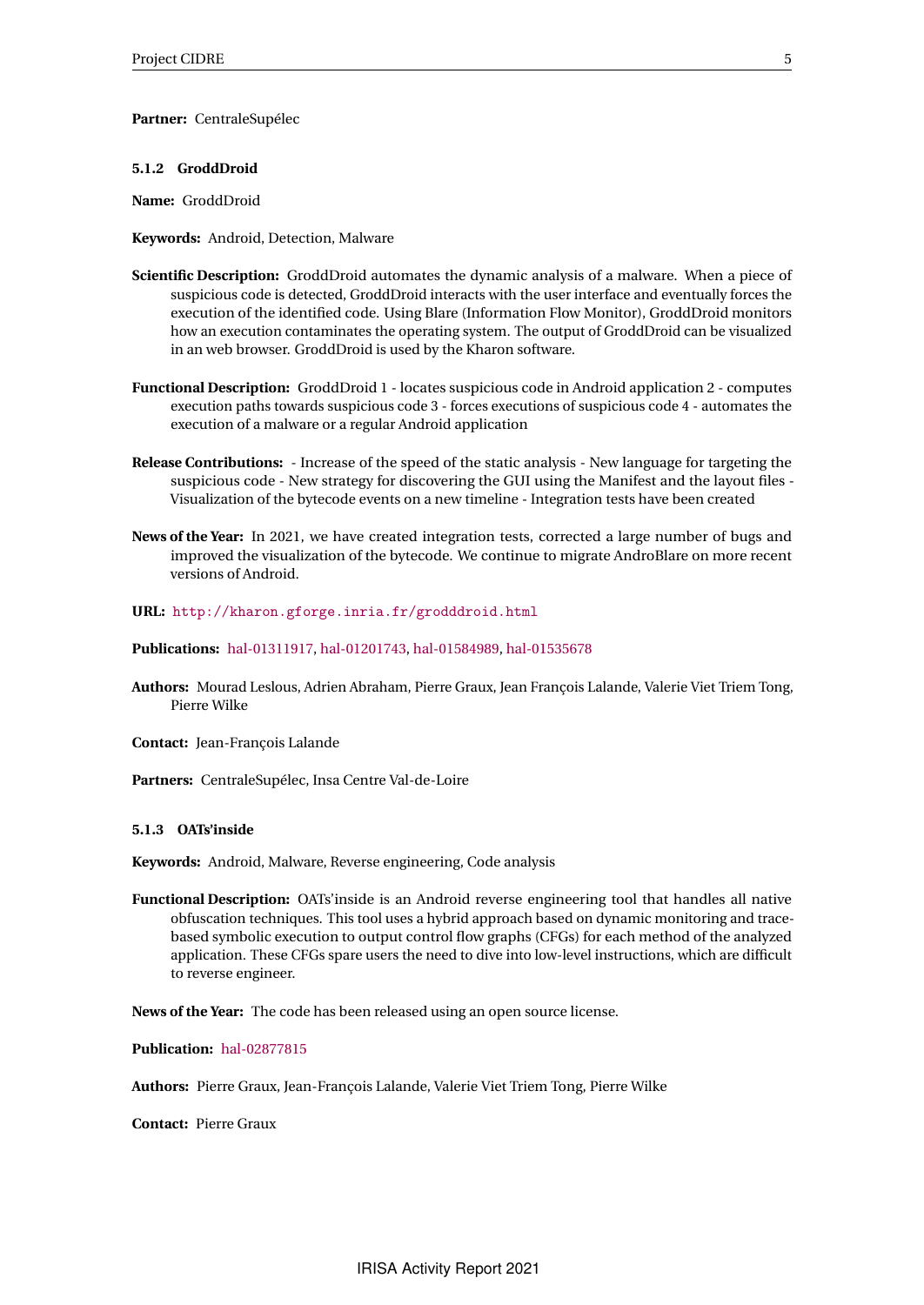#### **5.1.4 MoM**

**Name:** Malware-O-Matic

**Keywords:** Malware, Cybersecurity, Ransomware

- **Functional Description:** MoM is an automated platform for conducting dynamic malware scans running on Windows. MoM is a bare-metal, non-virtualized platform on which user activity is simulated.
- **Release Contributions:** Refactoring allowing greater flexibility in its deployment and use. Monitoring of experiments.

**URL:** https://lhs-pec.inria.fr/hosting/

**Publication:** hal-01405636

**Contact:** Valerie Viet Triem Tong

**Partner:** DGA-MI

**5.1.5 TEMPO**

**Name:** The Evasive Malware PlatfOrm

**Keyword:** Malware

**Functional Description:** This platform enables reseachers to label Windows malware and download a list of evasive samples.

**URL:** https://tempo.irisa.fr

**Contact:** Cédric Herzog

**5.1.6 GUI-Mimic**

**Keywords:** Malware, Software testing

**Functional Description:** GUI-Mimic is a software that automates the use of graphical software through short recorded sequences. Indeed, there is no tool that allows to easily generate varied and randomized sequences that stimulate many components of the same software. GUI-Mimic was developed for malware analysis.

**URL:** https://gitlab.inria.fr/vraulin/GUI-Mimic

**Publication:** hal-03449827

**Contact:** Vincent Raulin

# **6 New results**

#### **6.1 Axis 1 : Attack comprehension**

To fully understand various methodologies of cyber attacks, our study is organized with a two-fold focus. On one hand, we are interested in providing the security analysts the tools for quickly capturing the knowledge of the scope of an attack in progress. On the other hand, we are interested with investigating new horizons of emerging threats.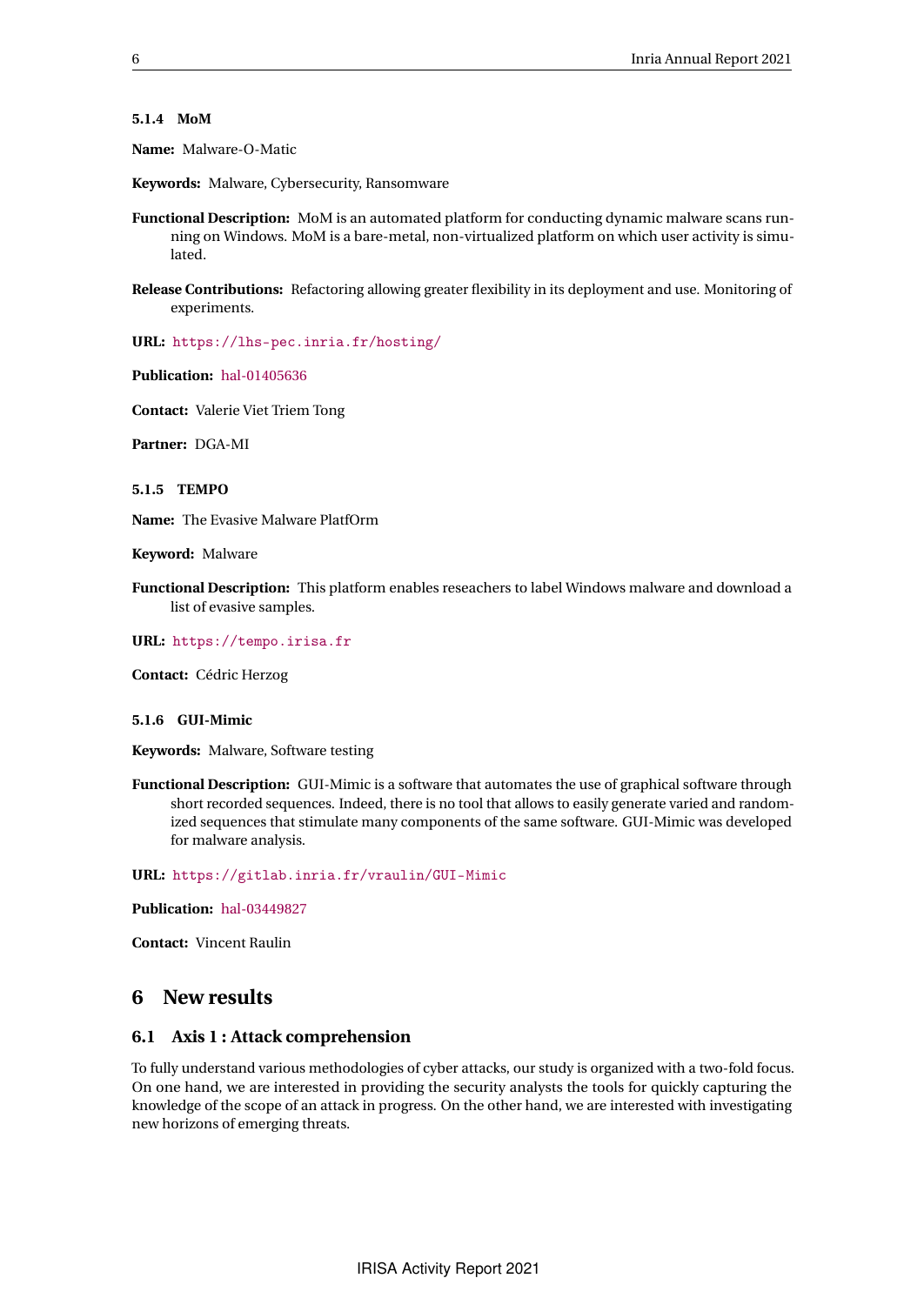**Privacy Stealing Attacks Against Inductive Graph Neural Networks.** Graph Neural Networks (GNNs) are a variant of machine learning techniques that can be applied to exploit topological information contained by graph-structured data. In [1], we unveil how these graph learning models are prone to the privacy-motivated attacks. Such privacy-stealing efforts can clone the decision behaviors of the target graph learning models via merely querying the output of the models. Such privacy stealing efforts can facilitate downstream data privacy reserve engineering attacks as a stepping stone, like membership inference and model inversion attacks.

Our study defines a threat model to characterize an adversary's background knowledge along two dimensions. We establishes six different attack scenarios based on this threat model. Finally we extensively evaluate our proposition on a six benchmark graph datasets and demonstrate the efficacy of these attacks. Interestingly, we unveil that the model privacy stealing can be achived by simply querying the classification output of the target graph learning models. It indicates that it is paramount to consider model/data privacy protection in applying Machine Learning-as-a-Service in real-world privacy-critical applications.

**Visualization and monitoring** Romain Brisse started his PhD thesis in the Malizen company, which is a start-up that originated in the CIDRE team. Malizen develops the ZeroKit tool that aims to investigate complex attacks by using a visual tool offering interactive views of logs (system, network). During his first year, Romain proposed a new recommender system that helps the analyst to choose among proposals for his next step of investigation [9]. These recommendations increase the efficiency of the investigator. These recommendations are computed using the knowledge extracted from the MITRE ATT&CK (real world adversary knowledge) and scored by algorithms that manipulate the investigated logs. Experiments have been conducted with experts in log analysis on the dataset TC3 from the DARPA in order to show the usefulness of the recommendations.

**Effect of electromagnetic fault injection on micro-architecture** In [7], we demonstrate that complex CPUs are vulnerable to fault injection attacks. In particular, the memory hierarchy and the MMU can be changed, which creates a mismatch between hardware behavior and software expectations. In this work, we highlight several new fault effects at the micro-architectural level, in particular in the memory hierarchy: On the L1 instruction cache, on the memory management, on the L2 cache.

**Low-Cost Evaluation Platform for Multifault Injection** Fault injection using laser beams or electromagnetic injection (EMI) are used in the literature to hijack control flow or to change a register value. Experiments in this domain requires expensive experiments due to the cost of EMI benches or laser probes. In [10], we propose TRAITOR, a low-cost evaluation platform to precisely inject numerous faults by clock glitch. With a low-cost FPGA, we produce our own faulty clock signal to replace the one of the targeted board. The platform makes the injection more controllable and easily reproducible. It provides the ability to inject consecutive faults and to realize complex attacks inducing several bursts of faults.

## **6.2 Axis 2 : Attack detection**

**Vulnerability detection** The results obtained during the PhD thesis of Pierre Graux led to investigate attacks that use both the Java bytecode and the native code to flaw some sensitive data in an Android application. Such attack would be possible if a developer misuse the "transient" keyword on a sensitive field that would be serializable. We proposed an automatic detection of such vulnerability by combining static analysis and symbolic execution [12]. Our approach was applied on the Telegram source code and we found non-exploitable flows hidden within Telegram's code base.

**Stalkerware detection** Stalkerware enables adversaries to conduct surveillance and remote control on a targeted person's device. The Android devices are a particularly fertile ground for stalkerware, most of which spy on a single communication channel, sensor, or category of private data, though 27% of stalkerware surveil multiple private data sources. In [18], we propose DOSMELT, a stalkerware detection system with nuanced warnings that precisely characterize the types of surveillance functionalities conducted by Android stalkerware. The goal of DOSMELT is to provide in-time alerts to victims of stalkerwares. They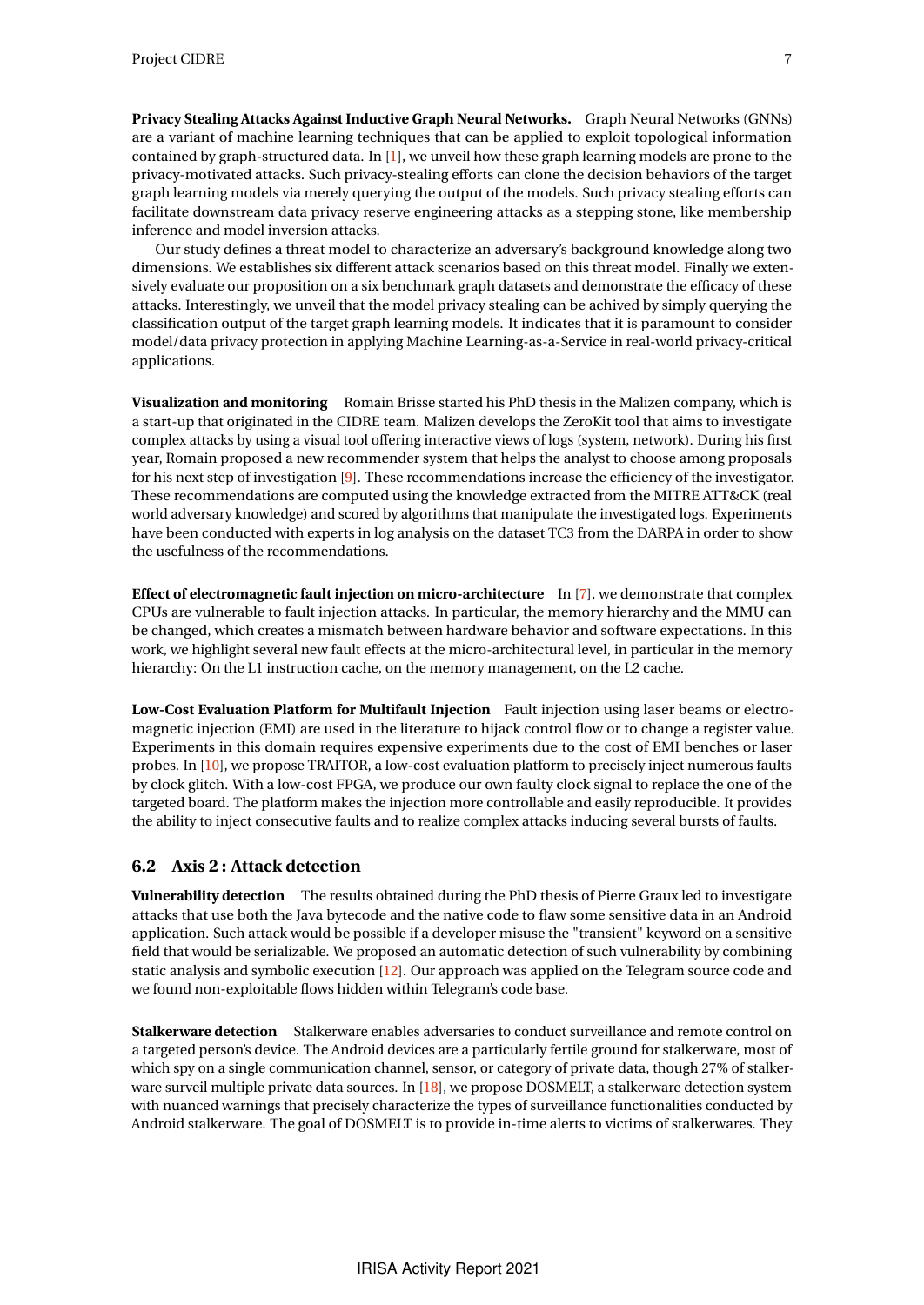can then take appropriate mitigating actions. Furthermore, we introduce active learning techniques into the design of DOSMELT, to promote effective data-driven security analysis even with few manually annotated apps.

### **6.3 Axis 3 : Attack resistance**

**Threat Hunting** Threat hunting is the process of searching through a compromised network to isolate an active attacker. The efficiency of this process depends on the defender's ability to effectively identify the traces left by the attacker in the network. In [3], we formalize both defensive processes and the attacker's offensive approaches, allowing for confronting their respective perceptions during the same attack campaign. The attacker's perception of the campaign is built from the execution of his attack procedures, his exposed resources and the compromised components. The defender's perception of the attack is built from the collected traces on the targeted information system. This model leads to the construction of two persistent graphs on a common set of objects and components allowing for (1) an omniscient actor to compare, for both defender and attacker, the gap in knowledge and perceptions; (2) the attacker to become aware of the traces left on the targeted network; (3) the defender to improve the quality of Threat Hunting by identifying false-positives and adapting logging policy to be oriented for investigations.

**Preventing hardware timing information leakage.** Since Spectre and Meltdown attacks were published in 2018, numerous attacks target the whole microarchitecture to extract information from timing variations. In [11], we propose and implement a process to build cores without microarchitectural timing leakage. We outline new generic design rules based on first principles to prevent timing information leakage, and build whole cores immune to them.

**Injecting protections at runtime using Dynamic Binary Instrumentation.** Memory corruption attacks have been a significant issue in software security for over two decades and are still one of the most dangerous and widespread types of attacks nowadays. In [13], we propose an approach to protect applications against memory corruption attacks at runtime. We developed DAMAS, a framework capable of deploying such protections on running applications. Our solution does not require recompiling the application and uses runtime information to optimize the protections during the process execution. We implemented a Control-Data Isolation protection using our framework and evaluated its impact on performance.

**Blockchain in adversarial environments.** We are pursuing our efforts dedicated to the theoretical aspects of blockchains in adversarial environments. This work, which started last year, aims at formally characterizing what a user can expect from blockchains in presence of adversarial environments. We argue that such an expectation can be fully characterized by the notion of « finality ». The notion of finality refers to the time when it becomes impossible to remove a block that has previously been appended to the blockchain. Blockchain finality can be deterministic or probabilistic, immediate or eventual. Informally, immediate finality guarantees, as its name suggests, that when a block is appended to a local copy, it is immediately finalized and thus will never be revoked in the future. Most of the permissionned blockchains satisfy the deterministic form of immediate consistency, including Red Belly blockchain and Hyperledger Fabric blockchain, while the probabilistic form of immediate consistency is typically achieved by permissionless pure proof-of-stake blockchains such as Algorand, or StateCube. Designing blockchains with immediate finality favors consistency against availability in presence of transient partitions of the system. It leverages the properties of Consensus (i.e a decision value is unique and agreed by everyone), at the cost of synchronization constraints.

On the other hand eventual finality ensures that all local copies of the blockchain share a common increasing prefix, and thus finality of their blocks increases as more blocks are appended to the blockchain. The majority of cryptoassets blockchains, with Bitcoin and Ethereum as celebrated examples, guarantee eventual finality with some probability: blocks may be revoked after being appended to the blockchain, yet with decreasing probability as they sink deeper into the chain.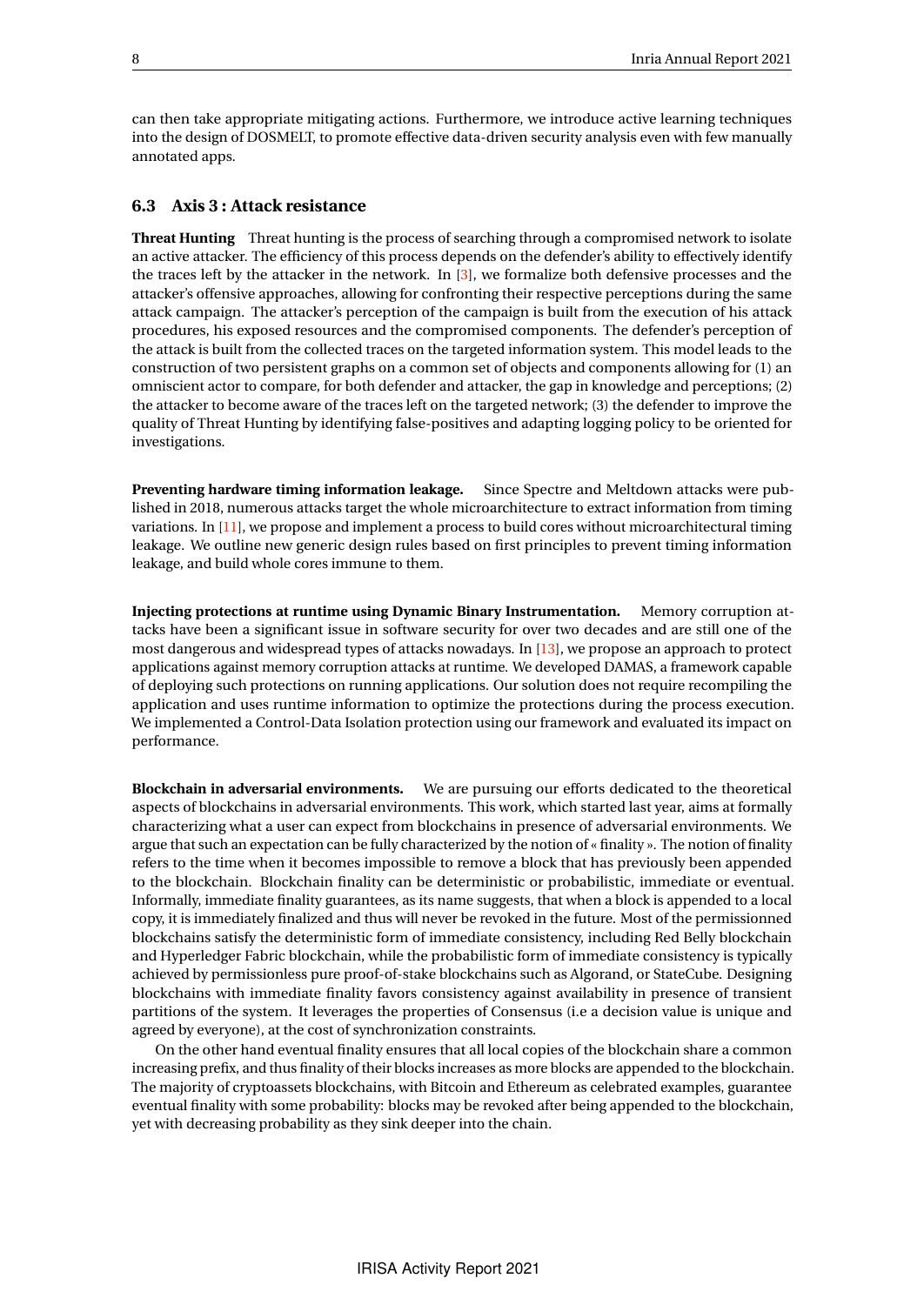While probabilistic eventual finality has been widely studied in the context of Bitcoin, some few studies have started to lay the foundations of the computation power of blockchains with deterministic eventual finality consistency.

We reinvestigate the definition of (deterministic) eventual prefix consistency introduced in [20] to fit both the context in which an infinite number of blocks are appended to the blockchain. We introduce the notion of bounded displacement, which informally says that the number of blocks that can be revoked from the current blockchain is bounded. Specifically, we show that known bounded displacement eventual prefix consistency is equivalent to Consensus, that unknown bounded displacement eventual prefix consistency is equivalent to eventual strong prefix consistency, and eventual strong prefix consistency is stronger than Eventual Consensus. We provide an algorithm that guarantees eventual prefix consistency in an asynchronous environment with an unbounded number of Byzantine processes. We also show that it is impossible to build a blockchain that guarantees eventual prefix consistency based on the longest chain rule. Finally, we discuss impossibilities and possibilities of unbounded displacement eventual prefix consistency. In particular, we propose an algorithm that solves unknown bounded displacement eventual prefix in an eventually synchronous environment in presence of less than a majority of Byzantine processes. To summarize, we close the gap between eventual prefix and strong prefix consistencies. More details appear in [8].

**Uniform node sampling in adversarial environments.** This work considers the problem of achieving uniform node sampling in large scale systems in presence of Byzantine nodes. The uniform node sampling service offers to applications using it a single simple primitive that returns, upon invocation, the identifier of a random node that belongs to the system. We first propose an omniscient strategy that processes on the fly an unbounded and arbitrarily biased input stream made of node identifiers exchanged within the system, and outputs a stream that preserves the uniformity property. Informally, uniformity states that any node in the system should have the same probability to appear in the sample of any correct node of the system. We show through a Markov chain analysis that this property holds despite any arbitrary bias introduced by the adversary. We then propose a strategy based on a sketch data structure that is capable of approximating the omniscient strategy without requiring any prior knowledge on the composition of the input stream. We show through both theoretical analysis and extensive simulations that this "knowledge-free" strategy accurately approximates the omniscient one. We evaluate the resilience of the knowledge-free strategy by studying two representative attacks (flooding and targeted attacks). We quantify the minimum number of identifiers that Byzantine nodes must insert in the input stream to prevent uniformity. Finally, we propose a new construction that processes each input stream with sketches put in series that allows to both increase the accuracy of a single sketch and decrease the time to converge to a uniform output stream. To our knowledge, such a work has never been proposed before. More details appear in [2].

**Stochastic analysis of rumor spreading.** The long term objective of this work is a deep analysis of rumor spreading in large-scale and open networks in presence of adversarial behaviors. So far, we have proposed and analyzed a new asynchronous rumor spreading protocol to deliver a rumor to all the nodes of a large-scale distributed network. This spreading protocol relies on what we call a k-pull operation for any value of k. Specifically a k-pull operation consists, for an uninformed node s, in contacting k-1 other nodes at random in the network, and if at least one of them knows the rumor, then node *s* learns it. We have performed a thorough study of the total number of k-pull operations needed for all the n nodes of the system to learn the rumor, for any value of n. All these results appear in  $[6, 14]$ . The second step of this work will be to take into account the multiplicity of the recipients of the pull operations to design Byzantine-tolerant pull operations.

**Stochastic analysis of algorithms for collecting longitudinal data.** This work proposes and analyses the performance and the vulnerability to attacks of three algorithms for collecting longitudinal data in a large scale system. A monitoring device is in charge of continuously collecting measurements from end-devices. The communication graph is connected but not necessarily complete. For scalability reasons, at each collect, a single end-device is randomly selected among all the end-devices to send the content of its local buffer of data to the monitoring device. Once sent, the end device resets its buffer, and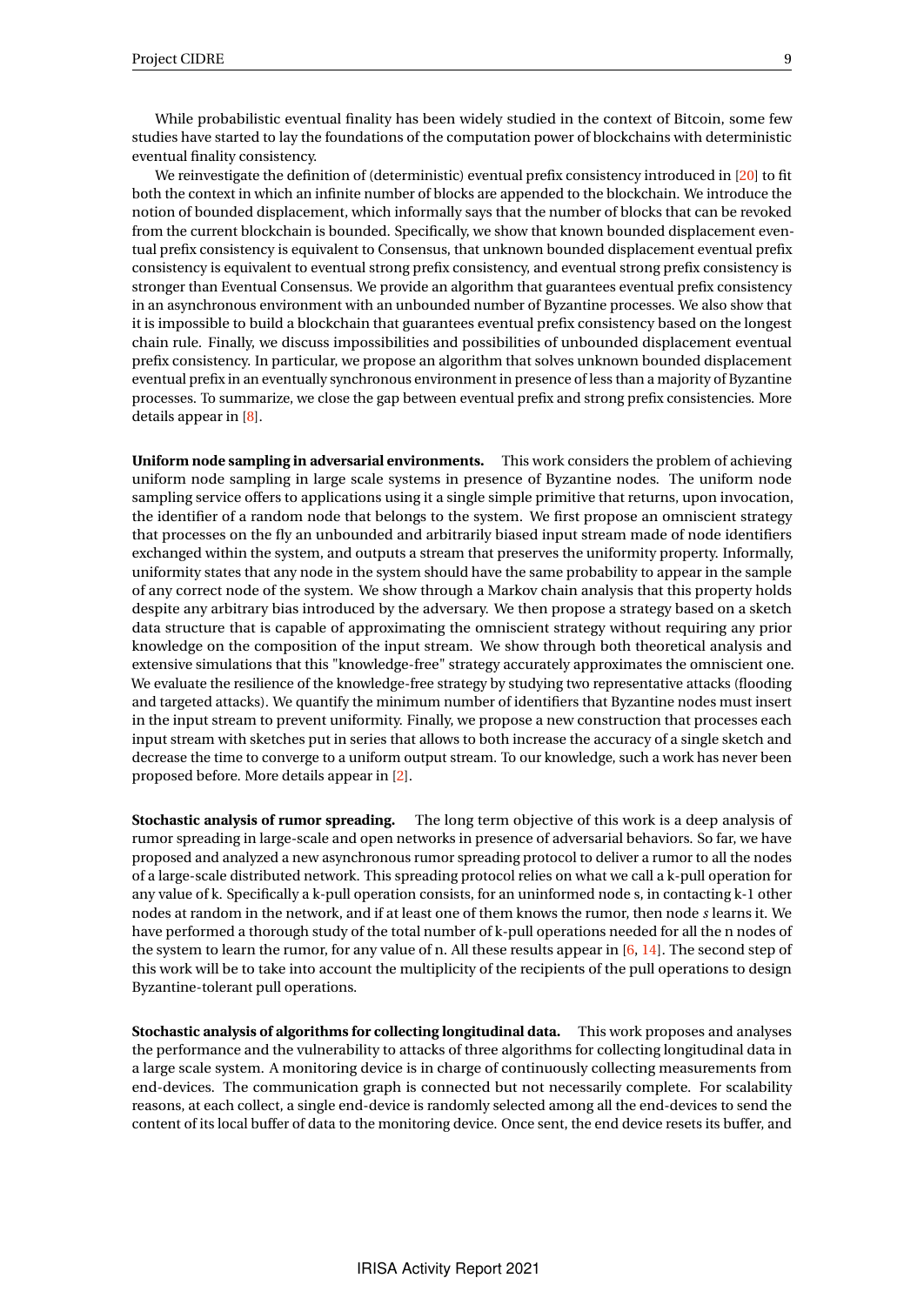resumes its measurement process. Two of the three algorithms are randomized algorithms while the third one is deterministic. The difference between the randomized algorithms stems from the random choice policy: in the first algorithm, choice is uniform while in the second one the random choice is weighted by the current amount of measurements at end-devices. The third algorithm is deterministic. End-devices are successively chosen in a round robin way. We study the transient and stationary maximum load distribution at end-devices when collects are made using the first and third algorithm, and by providing bounds via a coupling argument when the second algorithm is used. While the third algorithm provides the best performance, it is highly vulnerable to attacks. Details of this line of research is described in [15].

**Safe artificial intelligence for trust-critical Machine-Learning-as-a-Service system.** With dramatic advance of Deep Learning (DL) techniques during the past decade, various DL algorithms have achieved impressive human-level classification and notable success in domains from computer vision to natural language processing. Increasingly deployed in various real-world trust-critical systems, safety of DL techniques becomes a leading research priority and is as important as the focus on accuracy, speed, and scalability. The stakeholders of DL services often have the safety concern and ask how they can trust the DL-enabled systems in the cost-sensitive decision-making process. In this proposal, our study is concretized to three trust-critical applications with categorical input data including 1) malware detection and intrusion detection [17], 2) graph-based social network analysis [1] and 3) automated medical diagnosis using electronic health records. Compared to continuous data, like images, establishing the safety guarantees on categorical inputs against various adversarial attacks raises a unique challenge: the adversarial attacks on categorical data are intrinsically NP-hard Mixed-Integer Non-Linear Programming problems. Our study thus aims to provide both theoretical and practical answers to assess and mitigate the adversarial vulnerability of Deep Learning techniques on categorical data, in order to deliver safetyguaranteed learning in trust-critical applications.

# **7 Bilateral contracts and grants with industry**

## **7.1 Bilateral contracts with industry**

• **DGA (2019-2021)** DGA and its industrial partners have to regularly implement filters applied to standard or proprietary protocols on communication interfaces or directly in products. In order to allow administrators to easily adapt these filters to the specific context of the various devices, filtering languages specific to the different filtering policies applicable to the different devices should be developed. Even for simple static filters, the definition of such languages is a complex task. A methodological approach that would simplify this task for higher level abstraction filtering languages (and therefore simpler to use) would be to allow the definition of higher level abstraction filtering languages by relying on a single language of lower level of abstraction. This would make it possible to define high-level abstraction and easy-to-use languages in a recursive way by progressively increasing the levels of abstraction (and specificity). In addition, this approach would improve reusability. Indeed, it would be possible to rely on a filtering language, previously developed for another project, in order to more easily develop a more specific (and easy to use) language for another project.

This work is carried out in the context of the postdoc of Ludovic Claudepierre

- **DGA (2021-2024)** Vincent Raulin's PhD focuses on using Machine Learning approaches to boost malware detection/classification based on dynamic analysis traces by extracting feature representations with the knowledge of malware analysis experts. This representation aims at capturing the semantics of the program (i.e. what resources it accesses, what operations it performs on them) in a plateform-independent fashion, by replacing the implementation particularities (system call number 2) with higher-level operation (opening a file). This representation could notably provide semantic explanation of malware activity and deliver explainable malware detection/malware family classification.
- **DGA**. The engineer Leopold Ouairy was affected to the MoM malware analysis platform. He notably refactored the platform to make it more easy to maintain and expand and added new features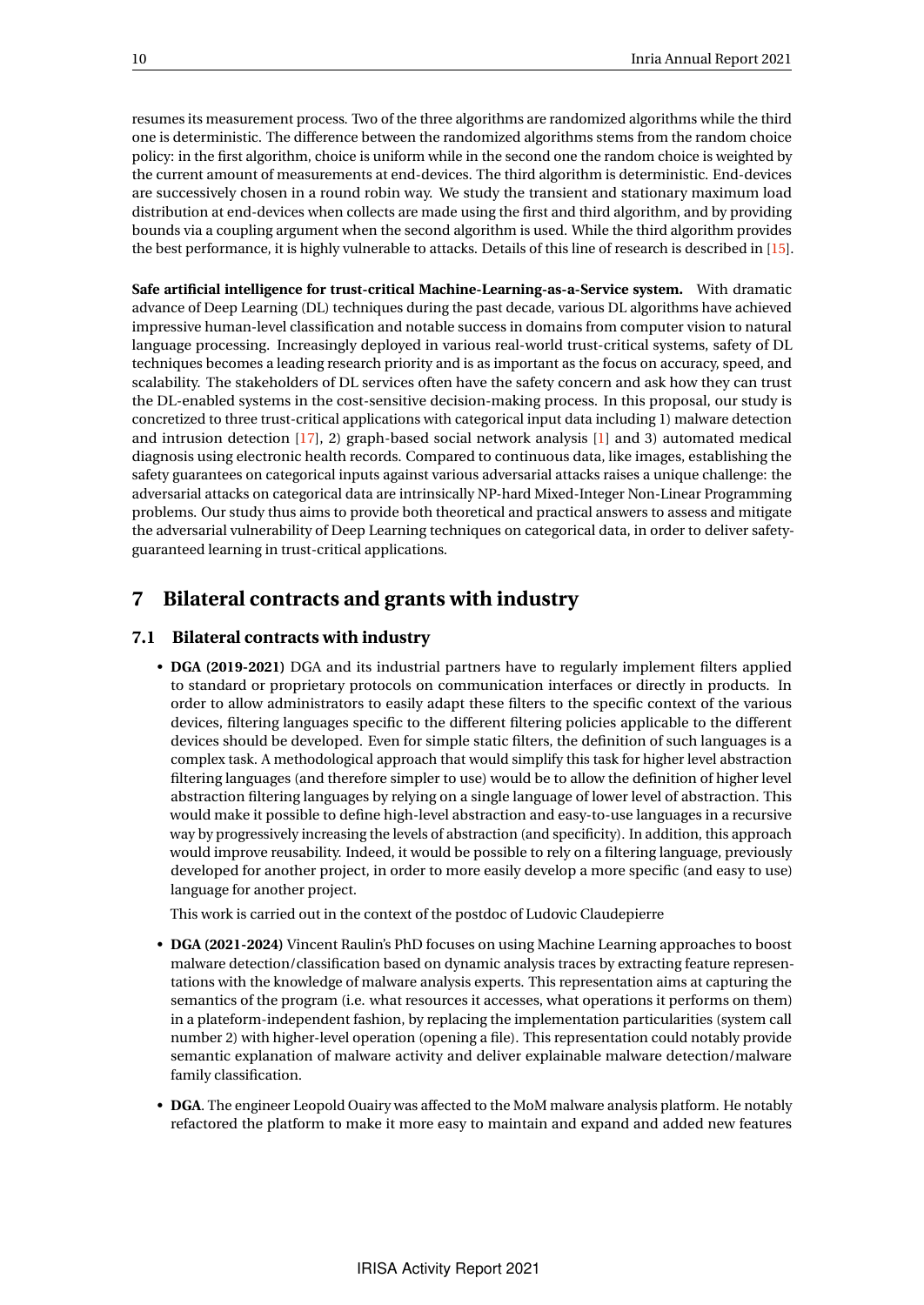required by the work of Vincent Raulin.

# **7.2 Bilateral grants with industry**

- **Ministry of Defence: Characterization of an attacker** Aïmad Berady has started his PhD thesis in November 2018 in the context of a contract between CentraleSupelec and the French Ministry of Defence. His work is to highlight the characteristics of an attacker performing a targeted and long-term attack on an information system.
- **Orange LAb's: Storage and query in a massive distributed graph for the Web of Things** Cyprien Gottstein has started his PhD thesis in October 2018 in the context of a collaboration between Inria and Orange (I/O Lab). In this thesis, we consider storage and query problems that arise when massive distributed graphs are used to represent the Web of Things. In particular, access to the data and partitioning of the graph are studied to propose efficient geographical services. For example, in  $[4]$ , we propose and evaluate a solution which uses a space filling curve to partition wide area geometric graphs.
- **CEA:** Mohamed-Aimen Djari has started his PhD thesis in October 2019 in the context of a contract between the CNRS and the CEA. His work consists in evaluating security and scalability of permissionless crypto-currency blockchains. The main objective of this thesis is to implement a proof-of-stake permissionless blockchain with suitable incentive mechanisms, and robust mechanisms to defend the system against Sybil attacks.
- **DGA:** Tomas Concepcion Miranda is financed notably by the DGA though the Pôle d'Excellence Cyber (PEC) since October 2021. Tomas works on Android malware dataset characterisation and associated visualization tools.
- **ANSSI:** Matthieu Baty started his PhD in October 2020 in the context of a collaboration between Inria and the ANSSI. In this project, we want to formally specify hardware-based security mechanisms of a RISC-V processor to prove that they satisfy a well-defined security policy. In particular, we would like to use the Coq proof assistant to formally specify and verify the processor. Our goal is also to extract an HDL description of that certified processor, that could be used to synthetize the processor on an FPGA board.
- **DGA:** Pierre-Victor Besson is financed by a DGA-PEC grant since October 2020. Pierre-Victor Besson work on the automatic generation of attack scenario to design deceptive honeynet.
- **Malizen:** Romain Brisse's thesis is financed by Malizen, an Inria start-up from the CIDRE team since January 2021. His thesis focuses on recommendation system for visual investigation software.
- **Hackuity:** Natan Talon started his PhD in October 2021 in the context of a collaboration with the company Hackuity. The main objective of this thesis is to be able to assess whether an information system is likely to be vulnerable to an attack. This attack may have been observed in the past or inferred automatically from other attacks.
- **DGA:** Maxime Lanvin is financed notably by the DGA though the Pôle d'Excellence Cyber (PEC) since October 2021. Maxime works on behavorial intrusion detection based on machine learning techniques. His work focus on the analysis of time series to detect APT attacks.
- **DGA:** Adrien Schoen is financed notably by the DGA though the Pôle d'Excellence Cyber (PEC) since October 2021. Adrien works on the generation of synthetic network dataset to better evaluate intrusion detection systems. This work is based on various deep learning models such as generative adversarial network and variational autoencoder.
- **DGA:** Helene Orsini's thesis is financed by DGA since October 2021. Her thesis project focuses on adversarially robust and interpretable Machine Leanring pipeline for network intrusion detection systems. She will study how to automatize the feature engineering phase to extract informative features from non-structured, categorical and imperfect security reports / logs. Furthermore, she will investigate how to make the Machine Learning pipeline resilient to intentional evading techniques in network intrusion behaviors.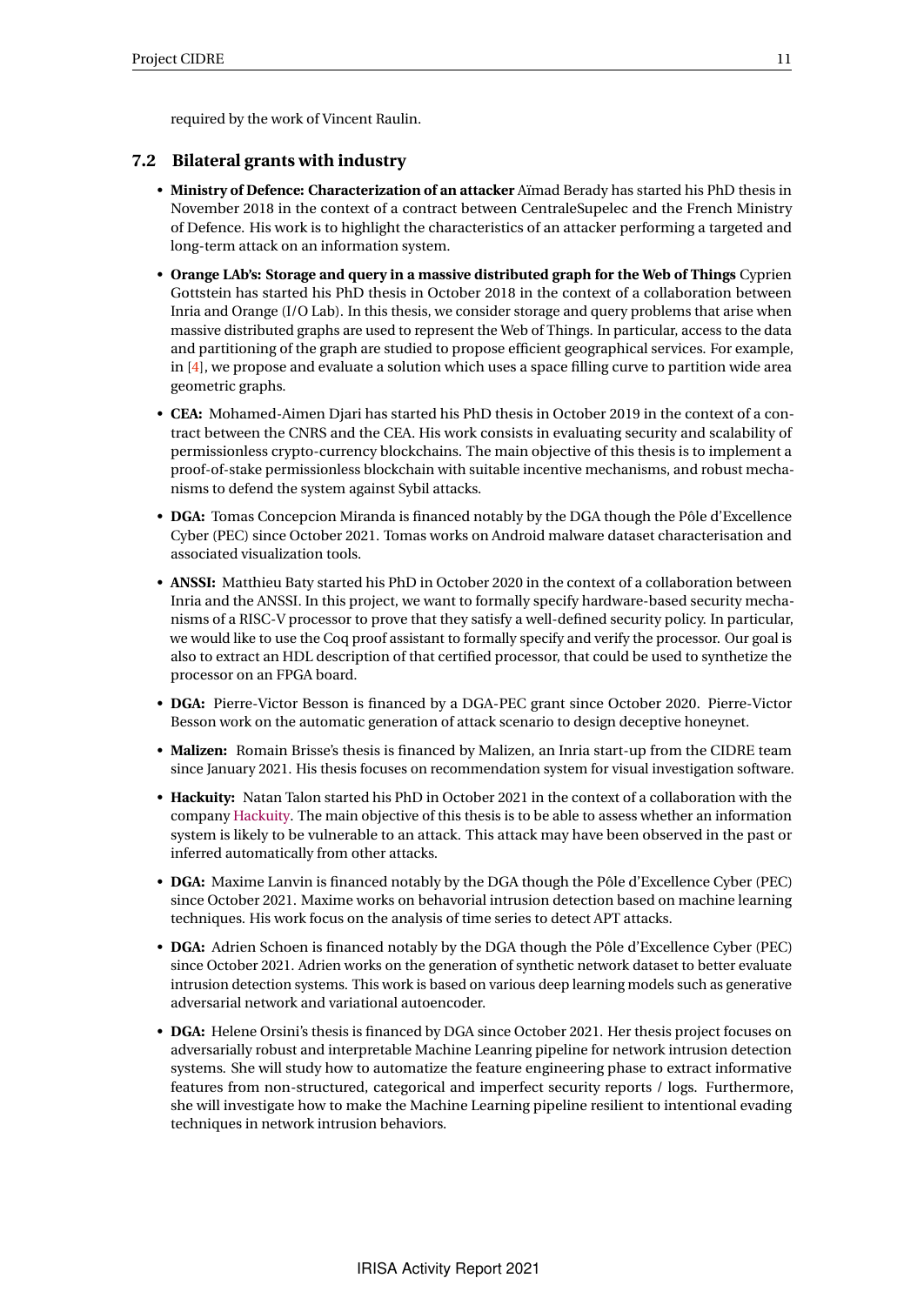# **8 Partnerships and cooperations**

#### **8.1 European initiatives**

## **8.1.1 FP7 & H2020 projects**

**H2020 Project: SOTERIA (2021-2024).** The SOTERIA project aims to develop a citizen-driven and citizen-centric, cost-effective, marketable identity management service, to enable citizens to control their personal data easily and securely. This project will develop a framework combining a high-level identification tool with a decentralized secured data storage platform, to enable all citizens to fully protect and control their personal data while also gaining enhanced awareness on potential privacy risks.

The SOTERIA solution will be tested and validated through 3 real-world large-scale use-cases, involving 6,500 European citizens, targeting 3 applications which usefulness has been highlighted during COVID-19 pandemic: e-learning, e-voting and e-health. This 3-year transdisciplinary project from both SSH and technology angles, will develop an innovative solution based on: a secured access interface relying on high-level identification, a smart platform processing data to transmit only the minimum personal data required, a secured data storage platform (decentralized architecture) under the full control of the citizen, an educational tool to raise awareness of citizens developed using a citizen-driven and citizen-centric approach.

CIDRE and WIDE team members are collaborating together in this project. The participation of CIDRE focuses on security and privacy properties in distributed identity management frameworks, in the context of the PhD of Mathieu Gestin (WIDE).

**H2020 Project: SPARTA (2019-2022).** SPARTA is a Cybersecurity Competence Network supported by the EU's H2020 program (Grant agreement ID: 830892) and led by CEA. This 3 years project started in February 2019. It aims at coordinating and developing the implementation of high-level research and innovation in digital security, in order to strengthen the strategic autonomy of the European Union. The CIDRE team is involved both in the workpackage 2 (SPARTA Roadmap) that aims at developing an ambitious Cybersecurity Research and Innovation Roadmap and the workpackage 6 (SPARTA Program HAII-T) that will develop a foundation for secure-by-design Intelligent infrastructures. More precisely, in the context of a task dedicated to resilience-by-design, we design an intrusion detection mechanism that combines both signature-based and anomaly-based approaches.

#### **8.1.2 Other european programs/initiatives**

The CIDRE team is co-supervizing the phd thesis of Séverine Delaplace with the TruX research group of the University of Luxembourg. The work of Severine is focused on malware analysis that interact with a remote server. A contract for this thesis in "co-tutelle" states the conditions for a double diploma at the end of the thesis.

## **8.2 National initiatives**

**ANR Project: Byblos (2021-2025).** Byblos is a collaborative ANR project involving Rennes university and IRISA (CIDRE and WIDE research teams), Nantes university (GDD research team), and Insa Lyon, LIRIS (DRIM research team). This project aims at overcoming performance and scalability issues of blockchains, that are inherent to the total order that blockchain algorithms seek to achieve in their operations, which implies in turn a Byzantine-tolerant agreement. To overcome these limitations, this project aims at taking a step aside, and exploiting the fact that many applications – including cryptocurrencies – do not require full Byzantine agreement, and can be implemented with much lighter, and hence more scalable and efficient, guarantees. This project further argues that these novel Byzantine-tolerant applications have the potential to power large-scale multi-user online systems, and that in addition to Byzantine Fault Tolerance, these systems should also provide strong privacy protection mechanisms, that are designed from the ground up to exploit implicit synergies with Byzantine mechanisms.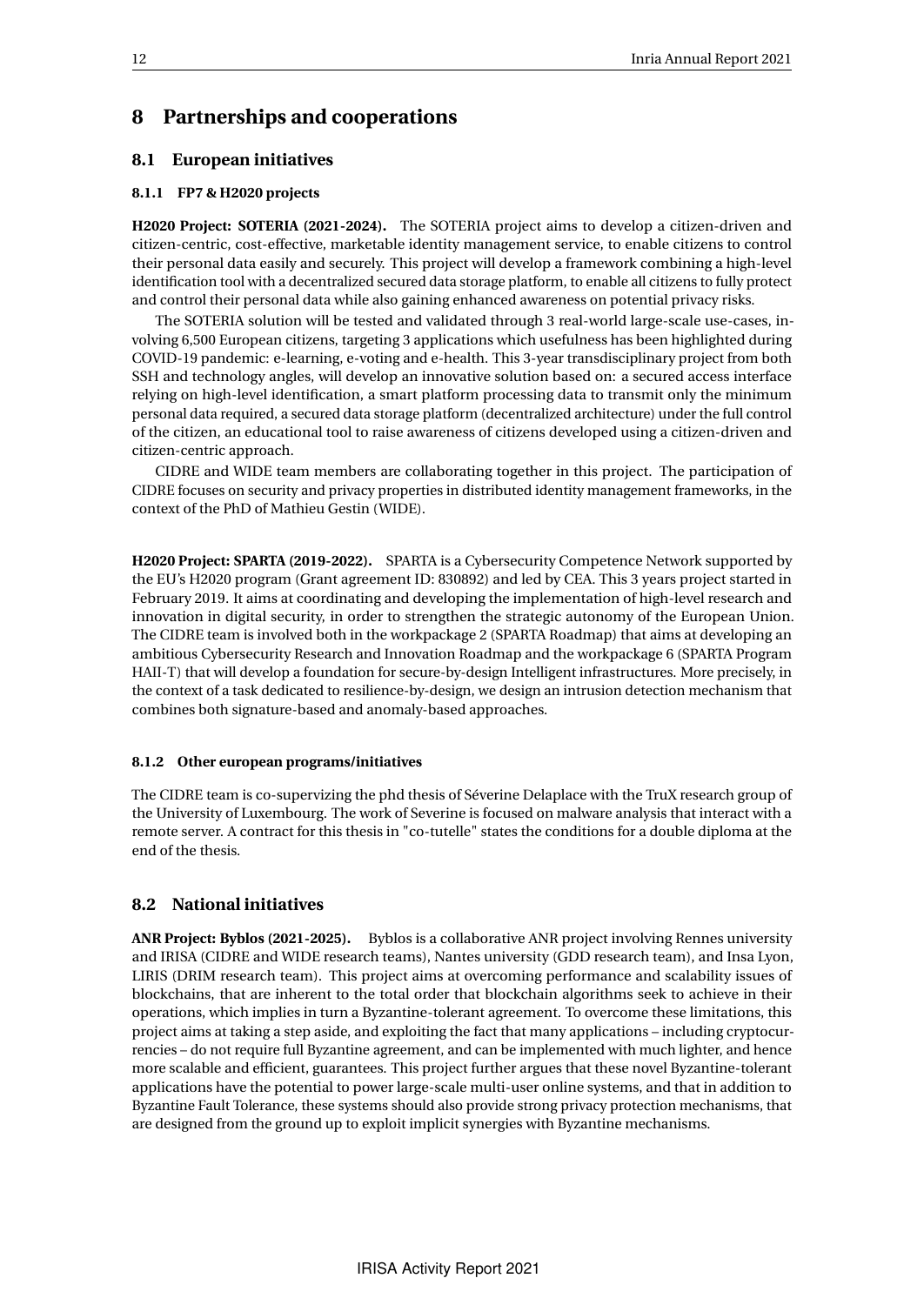**ANR Project: TrustGW (2021-2025).** TrustGW is a collaborative ANR project involving the CIDRE team from IRISA, the ARCAD team from Lab-STICC, and the SYSCOM team from IETR. This project aims to develop a dynamically reconfigurable and trusted heterogeneous software-hardware gateway architecture for the Internet of Things. We consider a generic architecture composed of several RISC-V processors (baseband, generic) and FPGA components. The hypervisor allows virtualizing these resources and allocating them to the different virtual machines. The project addresses three main challenges: (1) to define a heterogeneous, dynamically configurable, and trusted gateway architecture, (2) to propose a trusted hypervisor allowing to deploy virtual machines on a heterogeneous softwarehardware architecture with virtualization of all the resources and (3) to secure the applications running on the gateway. In the framework of this project, the contribution of the CIDRE team will mainly focus on the last challenge.

**PHC AURORA Project: SECUTRACE (2020-2021).** The SECUTRACE research project aims to contribute to the dependability and cyber-security of systems by exploiting the trace generation mechanisms available in most consumer hardware platforms. These mechanisms are, for example, available in embedded systems using ARM processors (CoreSight technology) and on computers using Intel processors (Intel PT technology). SECUTRACE is a collaborative project between the CIDRE team at CentraleSupélec/Inria (France) and Volker Stolz's team at Western Norway University of Applied Sciences (HVL). This work should ultimately reduce the defect rate in software, mitigate the effects of programming errors, and provide new ways to detect intrusions.

# **8.3 Regional initiatives**

**CominLabs project: Priceless (2021-2025).** Priceless is a collabortive CominLabs project involving Rennes University with IRISA (CIDRE and WIDE research teams), and IODE (Institut de l'ouest: droit et Europe), and Nantes university (GDD research team). Promoters of blockchain-based systems such as cryptocurrencies have often advocated for the anonymity these provide as a pledge of privacy protection, and blockchains have consequently been envisioned as a way to safely and securely store data. Unfortunately, the decentralized, fully-replicated and unalterable nature of the blockchain clashes with both French and European legal requirements on the storage of personal data, on several aspects such as the right of rectification and the preservation of consent. This project aims to establish a cross-disciplinary partnership between Computer Science and Law researchers to understand and address the legal and technical challenges associated with data storage in a blockchain context.

**CominLabs project: SCRATCHS (2021-2024).** SCRATCHS is a collaboration between researchers in the fields of formal methods (Celtique, Inria Rennes), security (Cidre, CentraleSupélec Rennes) and hardware design (Lab-STICC). Co-design is essential to get end-to-end security: cooperation between the compiler and hardware is necessary to avoid time leaks due to the micro-architecture with minimal overhead. This project aims to co-design a RISC-V processor and a compiler toolchain to ensure by construction that a security sensitive code is immune to timing side-channel attacks while running at maximal speed.

**FUI project: SECEF (2020-2022).** SECEF (Security Exchange Format) is a FUI collaborative project involving industrial partners (CS, IMS Networks, techlib, Cyber Test Systems) and academics (Centrale-Supélec, Télécom SudParis). This project aims to promote the standardization of formats in the field of cybersecurity. More precisely, we want to address the limitations of the IDMEF format and propose a new RFC for a standard format for security events exchange. In this project, the CIDRE team is involved in studying the state of the art of security event formats and the specification of a new security event format. We will also participate in the standardization effort. In the framework of this project, we have recruited Pascal Greliche as a research engineer for two years (2021-2023).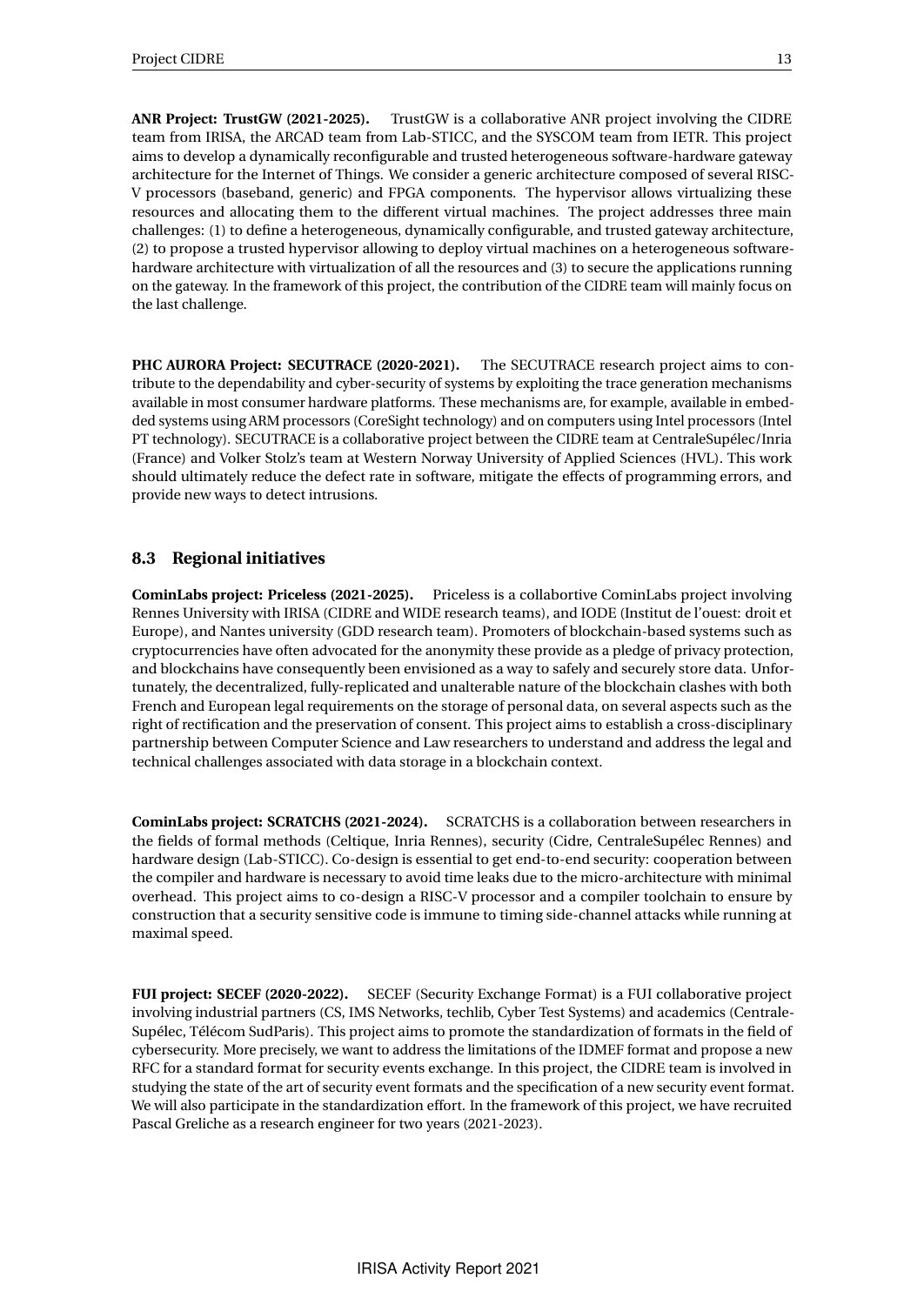# **9 Dissemination**

## **9.1 Promoting scientific activities**

#### **9.1.1 Scientific events: organisation**

Seminar "Hands-on Machine Learning for Security", sponsored by the GDR Sécurité Informatique, organised by Pierre-François Gimenez and Yufei Han. This seminar was an in-person event and broadcasted on Youtube (link).

**General chair, scientific chair** Guillaume Hiet organized (SILM 2021): the third Workshop on the Security of the Software/Hardware Interfaces. This online event was co-localized with the IEEE Euro S&P conference, September 6th, 2021.

#### **Member of the organizing committees** Ludovic Mé

- was a member of the organizing committee of JSI 2021 (Journées Scientifiques Inria) ;
- organized a special one-day event on the C3 project in the context of the 2021 European Cyber Week in Rennes ;
- serves the steering committee of RESSI (Rendez-Vous de la Recherche et de l'Enseignement de la Sécurité des Systèmes d'Information).

#### **9.1.2 Scientific events: selection**

#### **Chair of conference program committees.**

- Guillaume Hiet was the Program Committee chair of SILM 2021.
- Jean-Francois Lalande was the Program co-chair of the IWSMR 2021 workshop.

#### **Member of the conference program committees.**

- Emmanuelle Anceaume was part of the program committee of IEEE DSN 2021, OPODIS 2021, IEEE TrustCom 2021, and Tokenomics 2021.
- Pierre-François Gimenez was part of the program committee of AAAI-22.
- Yufei Han served as a part of the program committee of IJCAI 2021, ICML 2021, KDD 2021, NeurIPS 2021, ICLR 2021, AAAI 2021 and SDM 2021.
- Guillaume Hiet was part of the program committee of EAI SecureComm 2021.
- Jean-Francois Lalande was part of the program committee of EICC 2021, SecITC 2021, IWSMR 2021, WTMC 2021, CUING 2021, IWCC 2021, SSTIC 2021.
- Ludovic Mé served the Scientific Committee of FIC 2021 (Forum International de la Cybersécurité, Lille) and the Program Committee of JSI 2021 (Journées Scientifiques Inria).
- Gilles Guette served the program Committee of ICISSP 2021.

#### **Reviewer**

• Yufei Han served as a reviewer of RAID 2021.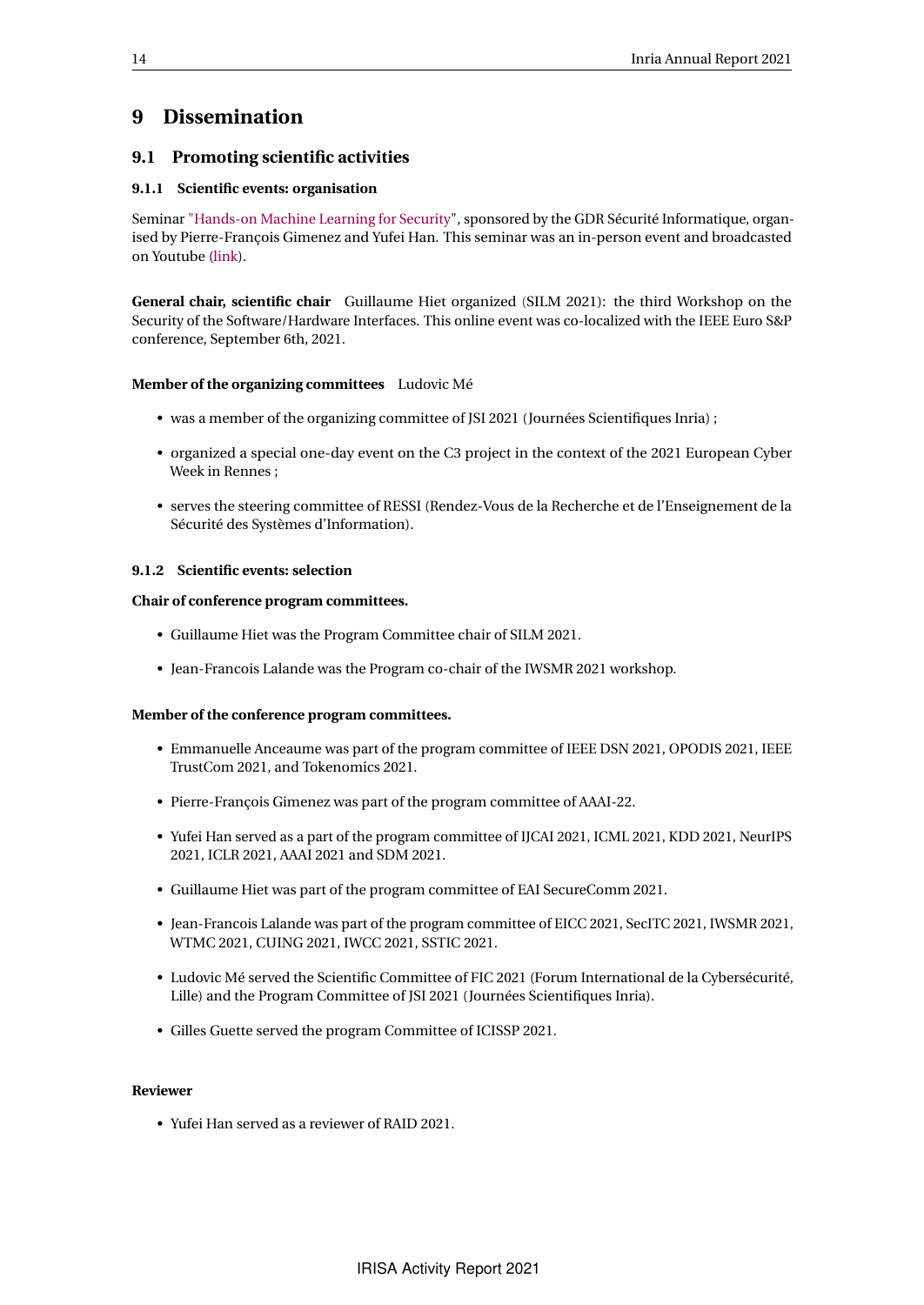#### **9.1.3 Journal**

**Member of the editorial boards** Jean-Francois Lalande is member of the editorial board of the IARIA International Journal on Advances in Security.

Michel Hurfin served as a member of the editorial board of the JISA Journal (Journal of Internet Services and Applications - Springer).

#### **Reviewer - reviewing activities**

- Yufei Han served as a reviewer of IEEE Transactions on Dependable and Secured Computing (IEEE Trans on TDSC). He also served as a reviewer for NeuralComputing (Elsevier) and Cyber Security (Elsevier).
- Pierre-François Gimenez served as a reviewer of IEEE Transactions on Computers.
- Jean-Francois Lalande served as a reviewer of MDPI Electronics, IEEE Transactions on Reliability, IEEE TIFS, Elsevier FGCS.

#### **9.1.4 Invited talks**

Guillaume Hiet gave an invited talk at the (COEMS Forsterk Seminar) on Hardblare – heterogeneous solution for embedded software security.

Ludovic Mé was panelist for round tables dedicated to the interaction between cyber security and AI, in the context of:

- the conference CAID 2021 (Conference on Artificial Intelligence for Defense) ;
- the Atos Cyber Day.

#### **9.1.5 Scientific expertise**

Jean-Francois Lalande was a reviewer for the phD grants in IA for the "HAISCoDe" program of Normandie University.

Ludovic Mé serves:

- the Scientific Council of the LIRIMA (Laboratoire International de Recherche en Informatique et Mathématiques Appliquées) ;
- the Expert Council of the DSTN (Digital Science and Technology Network) ;
- the "Bureau du GT sécurité des systèmes logiciels" du GDR "sécurité" ;
- as a pilot for the expert group for the evaluation of French research entities (UMRs and EAs) relatively to the protection of scientific and technological properties (PPST)

#### **9.1.6 Research administration**

Emmanuelle Anceaume was member of a recruitment committee for a Maitre de conférence position at the University of Rennes 1.

Guillaume Hiet and Valérie Viet Triem Tong were members of a recruitment committee for a Maitre de conférence position at *CentraleSupelec*.

Ludovic Mé was member of a recruitment committee for a Professor position at the University of Rennes 1, and for a Starting Reseach Position at Inria.

Ludovic Mé is deputy scientific director of Inria, in charge of the cyber security domain.

Valérie Viet Triem Tong was member of a recruitment committee for a Maitre de conférence position at the University of Lille.

Valérie Viet Triem Tong was member of a recruitment committee for a Maitre de conférence position at the *IUT de Vannes*.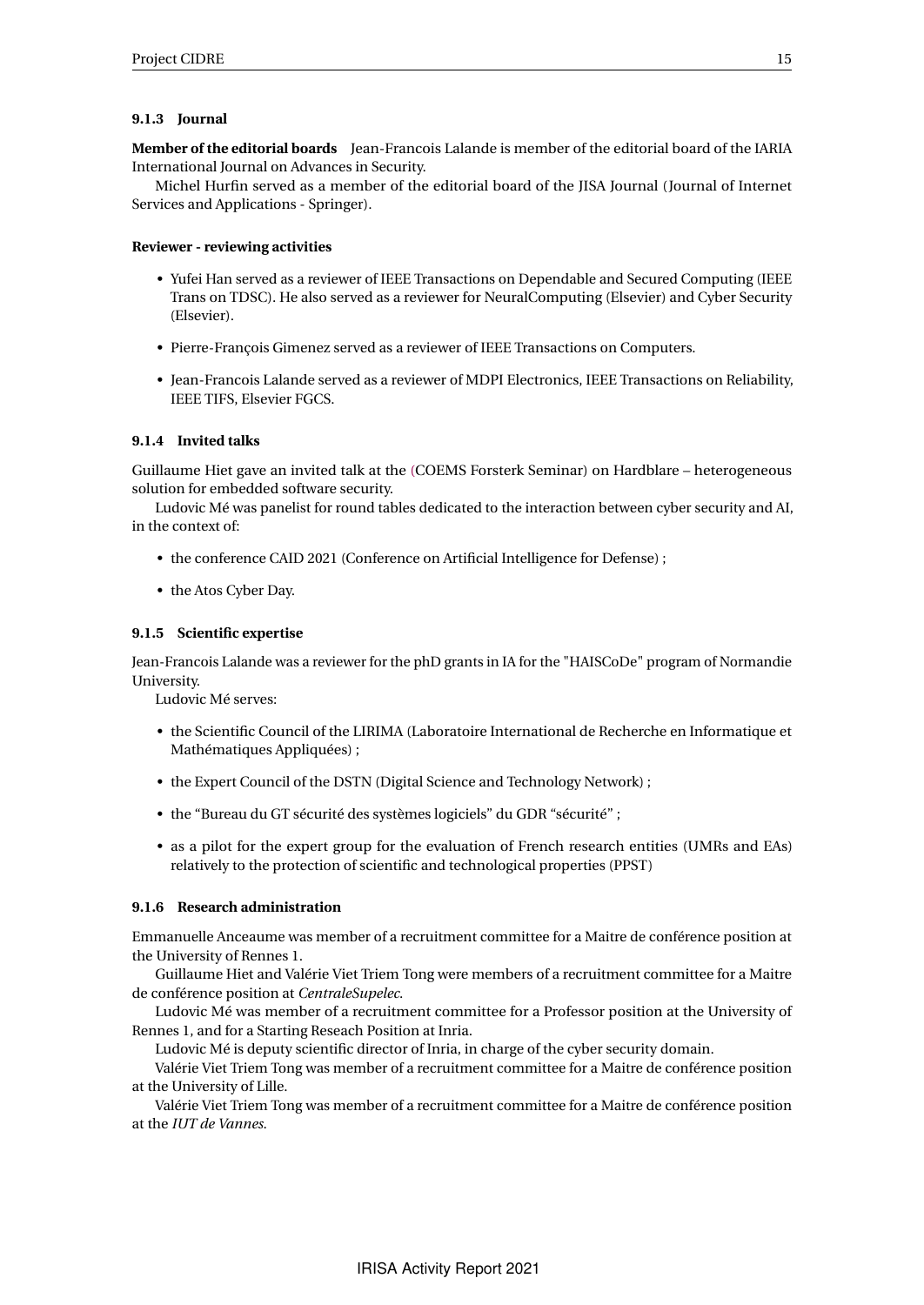|                            | Licence<br>level | Master<br>level | $CS^{\dagger}$ | Univ.<br>Rennes 1 | Initial<br>education | Continuing<br>education | 2020<br>$-2021$ |
|----------------------------|------------------|-----------------|----------------|-------------------|----------------------|-------------------------|-----------------|
| Emmanuelle<br>Anceaume     |                  |                 | √              |                   |                      |                         | 20              |
| Christophe<br>Bidan        |                  |                 | √              |                   |                      |                         |                 |
| Gilles<br>Guette           |                  |                 |                |                   |                      |                         | 460             |
| Michel<br>Hurfin           |                  |                 | ✓              |                   |                      |                         | 6               |
| Jean-François<br>Lalande   |                  |                 | √              |                   |                      |                         | 256<br>$+61*$   |
| Guillaume<br>Piolle        |                  |                 | $\checkmark$   |                   |                      |                         | 186             |
| Frédéric<br>Tronel         |                  |                 | √              |                   |                      |                         | 287             |
| Valérie<br>Viet Triem Tong |                  |                 | ✓              |                   |                      |                         | 105<br>$105*$   |

Table 1: Summary of teaching effort (eqTD) – †: CentraleSupélec – <sup>∗</sup> : outside courses

Valérie Viet Triem Tong was member of a recruitment committee for a Professor position at *INSA Centre - Val de Loire*.

Valérie Viet Triem Tong was member of a recruitment committee for a Professor position at *INP ESISAR*.

Gilles Guette was vice-president of a recruitment committee for a Maitre de conférence position at the University of Rennes 1.

# **9.2 Teaching - Supervision - Juries**

#### **9.2.1 Teaching**

Team members are involved in initial and continuing education in CentraleSupélec, a french institute of research and higher education in engineering and science, ESIR (Ecole Supérieure d'Ingénieur de Rennes) the graduate engineering school of the University of Rennes 1.

In these institutions,

- Gilles Guette is the director of corporate relations at ESIR;
- Jean-François Lalande is responsible of the major program dedicated to information systems security and the special track Infosec of CentraleSupélec ;
- Frédéric Tronel and Valérie Viet Triem Tong share the responsability of the *mastère spécialisé* (postgraduate specialization degree) in Cybersecurity. This education was awarded **best French master degree** in the category "Master Cybersecurity masters and Security of systems" in the Eduniversal master ranking 2021.

The teaching duties are summed up in table 1.

#### **9.2.2 Supervision**

PhD in progress:

- Aimad Berady, Characterization of an attacker, supervised by Valérie Viet Triem Tong (35%), Gilles Guette (35%), Christophe Bidan (30%).
- Cedric Herzog, E'tude des malware e'vasifs: conception, protection et de'tection, supervised by Valérie Viet Triem Tong (50%),Pierre Wilke (50%), Christophe Bidan (30%).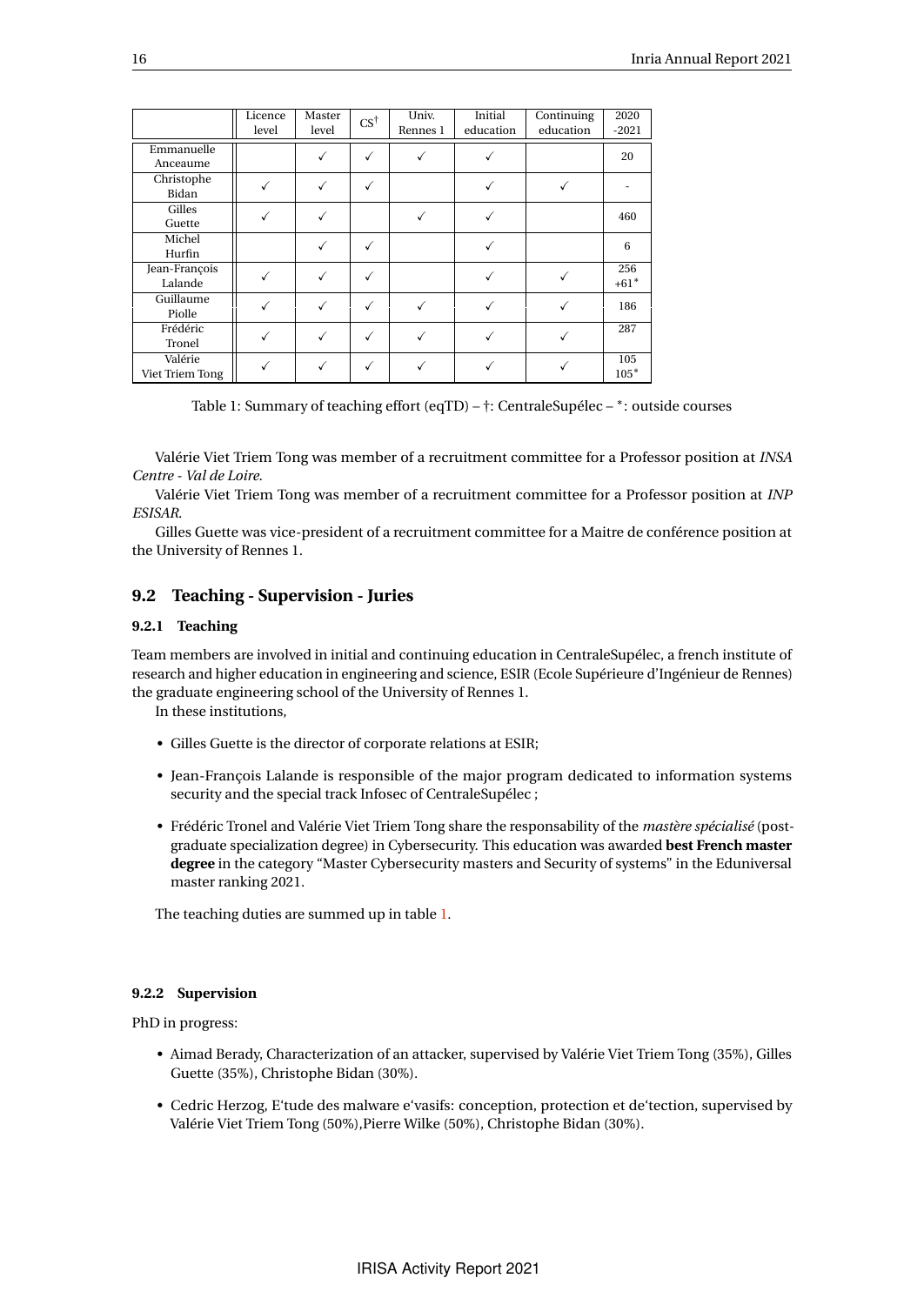- Camille Le Bon, Security enhancement in embedded hard real-time systems, started in October 2018, supervised by Erven Rohou (PACAP) (30%), Guillaume Hiet (35%), and Frédéric Tronel (35%)
- Mohammed-Aimen Djari, Etude du potentiel des approches à base de graphes et de preuves d'enjeux pour les crypto monnaies avec ou sans permission, started October 2019, supervised by Emmanuelle Anceaume and Sara Tucci (CEA).
- Nicolas Bellec, Security enhancement in embedded hard real-time systems, started in October 2019, supervised by Isabelle Puaut (PACAP) (50%), Guillaume Hiet (25%), and Frédéric Tronel (25%)
- Matthieu Baty, Formalisation de mécanismes de sécurité pour l'architecture de processeurs RISC-V, started October 2020, supervised by Guillaume Hiet (37%), Pierre Wilke (38%) and Ludovic Mé (25%).
- Cyprien Gottstein, Problématiques de stockage et d'interrogation de très grands graphes répartis dans le contexte de l'Internet des Objets, started October 2018, supervised by Michel Hurfin (50%) and Philippe Raipin Parvedy (50%).
- Arthur Rauch, Stockage frugal et légal pour la Blockchain du futur, started October 2021, supervised by Emmanuelle Anceaume and Davide Frey.
- Vincent Kowalski, Byzantine-FT abstractions from closed to open systems, started October 2021, supervised by Emmanuelle Anceaume, Matthieu Perrin and Achour Mostefaoui.
- Jean-Loup Hatchikian-Houdot, Security-enhancing compiler against side-channel attacks, started October 2021, supervised by Frédéric Besson (50%), Pierre Wilke (25%), and Guillaume Hiet (25%).
- Adrien Schoen, generation of realistic activities for Intrusion Detection Systems evaluation, started October 2021, supervised by Ludovic Mé (25%), Gregory Blanc (25%),Yufei Han (25%), and Frédéric Majorczyk (25%).
- Maxime Lanvin, tacking efficiently the time into account when using machine learning techniques for the analysis of heterogeneous log files, started October 2021, supervised by Christophe Bidan (25%), Ludovic Mé (25%), Pierre-François Gimenez (25%), and Eric Totel (25%).
- Vincent Raulin, Enhancing malware detection with machine learning by designing a new execution trace representation, started October 2021, supervised by Valérie Viet Triem Tong (33%), Pierre-François Gimenez (33%) and Yufei Han (33%).
- Tomas Concepcion Miranda, profiling and visualization of Android malware dataset, started in october 2019, supervised by Jean-Francois Lalande (33%), Valérie Viet Triem Tong (33%), Pierre Wilke (33%).
- Romain Brisse, recommender system for investigation tools, supervised by Jean-Francois Lalande (50%), Frédéric Majorczyk (50%).
- Séverine Delaplace, Analyzing Android malware communicating with a remote server, supervised by Jean-Francois Lalande (25%), Jacques Klein (25%, University of Luxembourg), Pierre Wilke (25%) and Kévin Allix (25%, University of Luxembourg) (International co-advised thesis).
- Pierre-Victor Besson, Complete Honeynet with User Copycat on Hypervisor with Emulated Network, started in November 2020, supervised by Valérie Viet Triem Tong (25%), Gilles Guette (25%), Guillaume Piolle (25%) and Erwan Abgrall (MINARM, 25%).
- Helene Orsini, Security Incident Detection and Classification with Noisy Structured and Unstructured Data, supervised by Yufei Han (50%), Valérie Viet Triem Tong (25%) and David Lubicz (DGA, 25%).
- Natan Talon, Rejeu et apprentissage de sce'narios d'attaques ,supervised by Mathieu Jaume (25%), Gilles Guette (25%), Yufei Han (25%) and Valérie Viet Triem Tong (25%).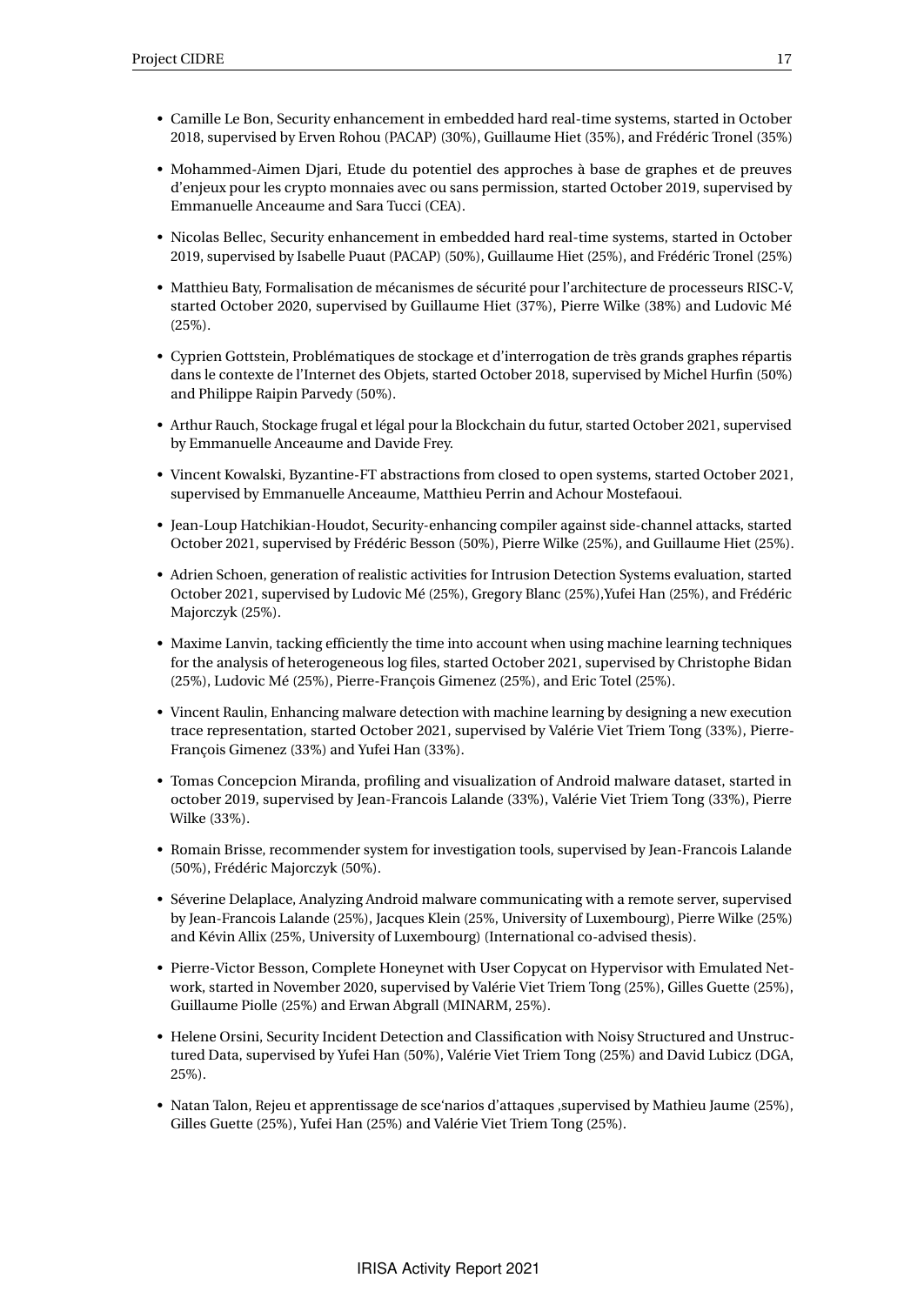#### **9.2.3 Juries**

Emmanuelle Anceaume was member of the PhD committee for the following PhD thesis:

- Adam Shimi, *On the power of Rounds: Explorations of the Heard-of Model*, PhD thesis delivered by l'ENSEEIHT. Jury committee: Reviewers: Emmanuelle Anceaume and Bernadette Charron-Bost. Examiners: Xavier Thirioux and Sébastien Tixeuil.
- Victorien Elvinger, *Réplication sécurisée dans les infrastructures pair-à-pair de collaboration*, PhD thesis delivered by l'Université de Lorraine, supervised by Francois Charoy and Gerald Oster. Jury committee: Reviewers: Emmanuelle Anceaume and Pascal Molli. Examiners: Esther Pacitti and Steve Kremer.
- Marianna Belotti, *Game Theory and Rational Agents*, PhD thesis delivered by CNAM, supervised by Stefano Secci and Maria Potop-Butucaru. Jury committee: Reviewers: Emmanuelle Anceaume and Maurice Herlihy. Examiners: Nicolas Maudet, Julien Pratt and Silvia Bonomi.
- Antoine Durand, *Byzantine consensus and blockchain : Models unification and new protocols*, PhD thesis delivered by Institut Polytechnique de Paris. Jury committee: Reviewers: Maria-Potop Butucaru and Pierre Jouvelet. Examiners: Emmanuelle Anceaume, Joaquim Garcia-Alfaro and Sara Tucci-Piergiovanni.

Pierre-François Gimenez was member of the PhD committee for the following PhD thesis:

• Malcolm Bourdon, *Détection d'intrusion basée sur l'analyse de compteurs matériels pour des objets connectés*, PhD thesis delivered by INSA-Toulouse, supervised by Youssef Laarouchi, Mohamed Kaaniche and Eric Alata.

Valérie Viet Triem Tong was president of the PhD committee for the following PhD thesis:

• Marzieh Gheisari Amirian, *Secure Identification for the Internet of Things*. PhD thesis delivered by University of Rennes 1 and supervised by Laurent Amsaleg and Teddy Furon.

Valérie Viet Triem Tong was reviewer of the PhD committee for the following PhD thesis:

- Etienne Helluy-Lafont, *Sécurité et détection d'intrusion dans les réseaux sans fil*, PhD thesis delivered by University of Lille and supervised by Gilles Grimaud and Michael Hauspie.
- Sylvain Cecchetto, *Analyse du flot de données pour la construction du graphe de flot de contrôle des codes obfusqués*. PhD thesis delivered by University of Lorraine and supervised by Guillaume Bonfante and Jean Yves Marion.
- Frédéric Recoules, *Vérification automatique de code bas niveau : C, assembleur et binaire*. PhD thesis delivered by University Grenoble Alpes and supervised by Marie-Laure Potet and Sébastien Bardin.

Valérie Viet Triem Tong was a member of the PhD committee for the following PhD thesis:

• Manh-Dung Nguyen, *Binary-level directed fuzzing for complex vulnerabilities*. PhD thesis delivered by University Grenoble Alpes and supervised by Roland Groz and Sébastien Bardin.

Valérie Viet Triem Tong was a member of the HDR committee for the following habilitation:

• Guillaume Hiet, *Security at the Hardware/Software Interface*. Habilitation delivered by University of Rennes 1.

Ludovic Mé was a member of the HDR committee (reviewer) for the following habilitation:

• Guillaume Doyen, *Intégration du Comportement des Entités Terminales dans la Disponibilité des Services à Grande Echelle*. Habilitation delivered by Université de Technologie de Compiègne.

Jean-Francois Lalande was president of the PhD committee for the following PhD thesis: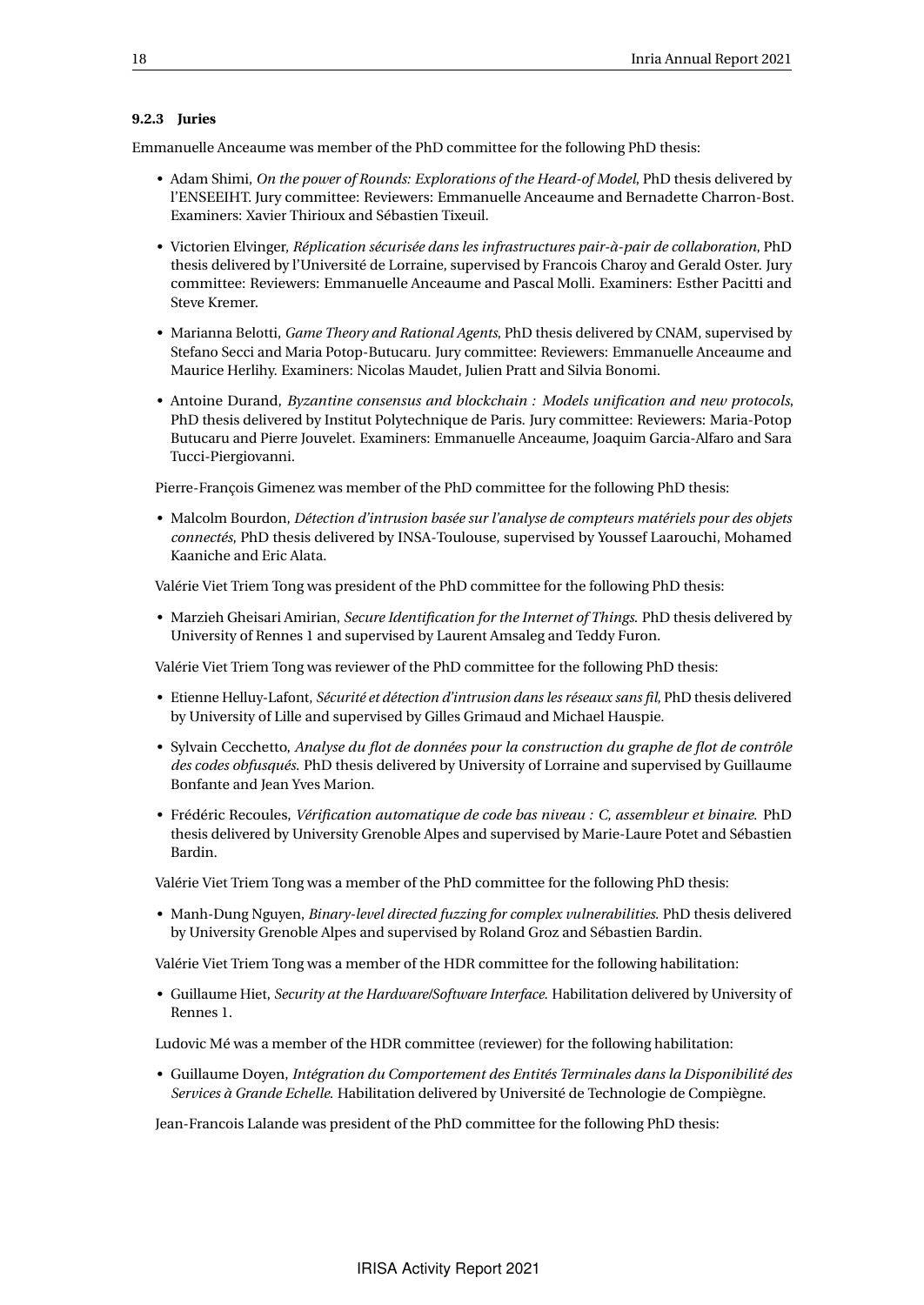• Lamine Noureddine, *Packing detection and classification relying on machine learning to stop malware propagation*. PhD thesis delivered by University of Rennes 1.

Jean-Francois Lalande was member of the PhD committee for the following PhD thesis:

• Fergal Martin Tricot, *Sécurité des données de bout en bout dans un déploiement IdO hétérogène pour l'industrie 4.0*, PhD thesis delivered by INSA Centre Val de Loire.

Guillaume Piolle was member of the PhD committee for the following PhD thesis:

• Supriya Adahtarao, *On GDPR compliant Data Processing*, PhD thesis delivered by University Grenoble Alpes and supervised by Claude Castelluccia and Cédric Lauradoux.

# **9.3 Popularization**

#### **9.3.1 Education**

On the Youtube page of the team, many scientific talks are published. Most of them are recordings from the biweekly CIDRE seminars organized by Pierre-François Gimenez. In 2021, 29 videos were published, with about 1400 view in total and about 226 hours of cumulated watch time.

#### **9.3.2 Interventions**

Guillaume Piolle has made a scientific mediation and popularization intervention about cybersecurity with the *Blanche de Castille* high school in Nantes, for students following the "digital and computing sciences" (NSI) pathway.

# **10 Scientific production**

# **10.1 Major publications**

[1] Y. Shen, X. He, Y. Han and Y. Zhang. 'Model Stealing Attacks Against Inductive Graph Neural Networks'. In: SP 2022 - 43rd IEEE Symposium on Security and Privacy. San Francisco, United States, 22nd May 2022. URL: https://hal.inria.fr/hal-03482156.

# **10.2 Publications of the year**

## **International journals**

- [2] E. Anceaume, Y. Busnel and B. Sericola. 'Byzantine-tolerant Uniform Node Sampling Service in Large-scale Networks'. In: *International Journal of Parallel, Emergent and Distributed Systems* 36.5 (3rd June 2021), pp. 1–28. DOI: 10.1080/17445760.2021.1939873. URL: https://hal-imt-atl antique.archives-ouvertes.fr/hal-03265593.
- [3] A. Berady, M. Jaume, V. Viet Triem Tong and G. Guette. 'From TTP to IoC: Advanced Persistent Graphs for Threat Hunting'. In: *IEEE Transactions on Network and Service Management*. Special Issue on Latest Developments for Security Management of Networks and Services 18.2 (2021), pp. 1321–1333. DOI: 10.1109/TNSM.2021.3056999. URL: https://hal.inria.fr/hal-031312 62.
- [4] C. Gottstein, P. R. Parvedy, M. Hurfin, T. Hassan and T. Coupaye. 'Partitioning Wide Area Graphs Using a Space Filling Curve'. In: *International Journal of Data Mining & Knowledge Management Process* 11.1 (31st Jan. 2021), pp. 13–31. DOI: 10.5121/ijdkp.2021.11102. URL: https://hal.i nria.fr/hal-03513456.
- [5] Y. Mocquard, B. Sericola, F. Robin and E. Anceaume. 'Stochastic Analysis of Average Based Distributed Algorithms'. In: *Journal of Applied Probability* 58.2 (21st June 2021), pp. 394–410. DOI: 10.1017/jpr.2020.97. URL: https://hal-cnrs.archives-ouvertes.fr/hal-02473856.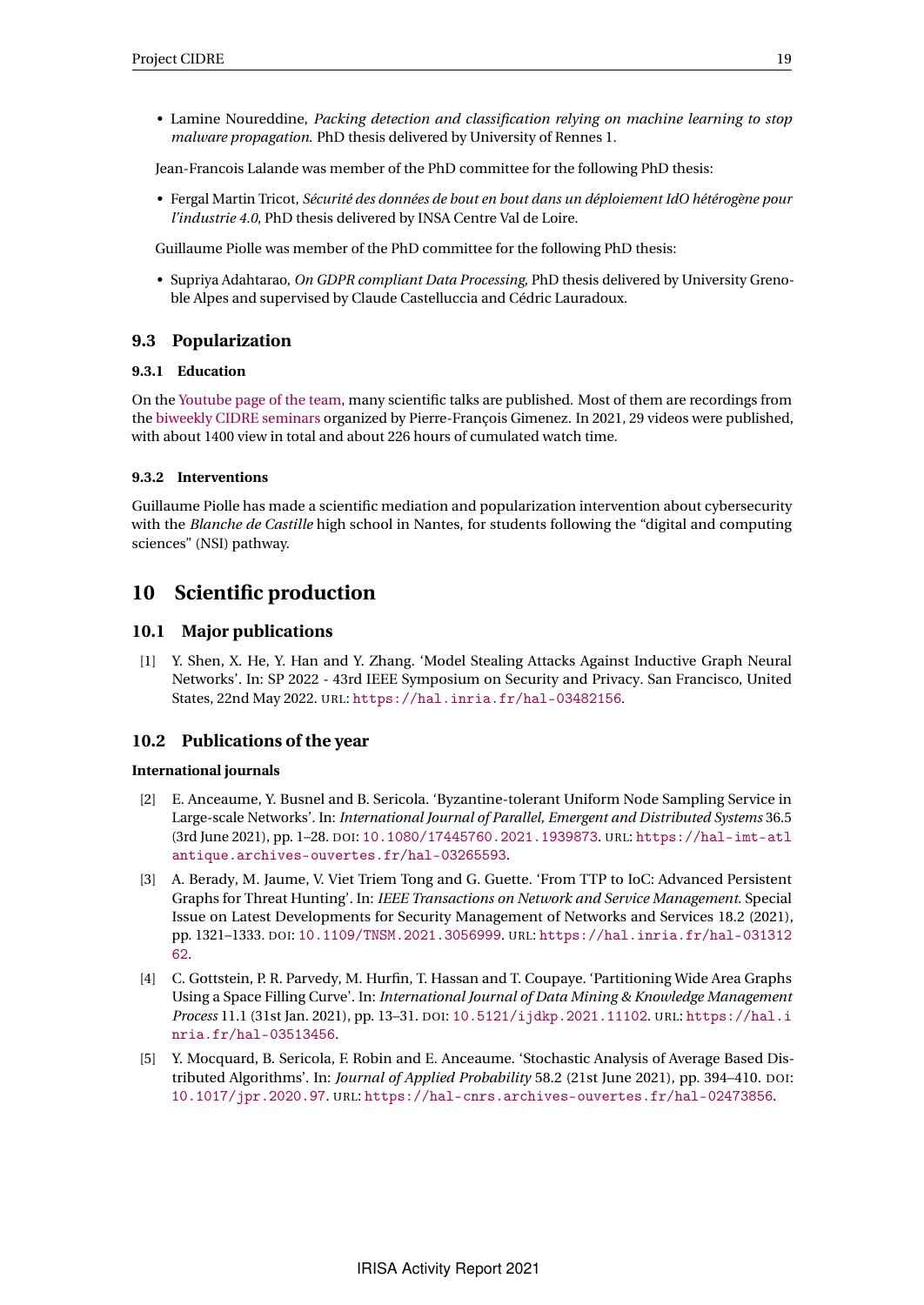- [6] F. Robin, B. Sericola, E. Anceaume and Y. Mocquard. 'Stochastic analysis of rumor spreading with *k*-pull operations'. In: *Methodology and Computing in Applied Probability* (23rd Oct. 2021). URL: https://hal.archives-ouvertes.fr/hal-03128118.
- [7] T. Trouchkine, S. K. K. Bukasa, M. Escouteloup, R. Lashermes and G. Bouffard. 'Electromagnetic fault injection against a complex CPU, toward new micro-architectural fault models'. In: *Journal of Cryptographic Engineering* 11.4 (Nov. 2021), pp. 353–367. DOI: 10.1007/s13389-021-00259-6. URL: https://hal.archives-ouvertes.fr/hal-03175704.

#### **International peer-reviewed conferences**

- [8] E. Anceaume, A. D. Pozzo, T. Rieutord and S. Tucci-Piergiovanni. 'On finality in blockchains'. In: OPODIS 2021 - 25th Conference on Principles of Distributed Systems. Strasbourg, France, 13th Dec. 2021. URL: https://hal-cea.archives-ouvertes.fr/cea-03080029.
- [9] R. Brisse, S. Boche, F. Majorczyk and J.-F. Lalande. 'KRAKEN: A Knowledge-Based Recommender system for Analysts, to Kick Exploration up a Notch'. In: SECITC 2021 - 14th International Conference on Security for Information Technology and Communications. Virtual, France, 25th Nov. 2021, pp. 1–17. URL: https://hal.inria.fr/hal-03486546.
- [10] L. Claudepierre, P.-Y. Péneau, D. Hardy and E. Rohou. 'TRAITOR: A Low-Cost Evaluation Platform for Multifault Injection'. In: ASSS '21: Proceedings of the 2021 International Symposium on Advanced Security on Software and Systems. Virtual Event Hong Kong, Hong Kong SAR China: ACM, 24th May 2021, pp. 51–56. DOI: 10.1145/3457340.3458303. URL: https://hal.inria.fr/hal-0326656 1.
- [11] M. Escouteloup, R. Lashermes, J. Fournier and J.-L. Lanet. 'Under the dome: preventing hardware timing information leakage'. In: CARDIS 2021 - 20th Smart Card Research and Advanced Application Conference. CARDIS: International Conference on Smart Card Research and Advanced Applications. Lübeck, Germany, 10th Nov. 2021, pp. 1–20. URL: https://hal.archives-ouvertes.fr/hal-0 3351957.
- [12] P. Graux, J.-F. Lalande, V. Viet Triem Tong and P. Wilke. 'Preventing Serialization Vulnerabilities through Transient Field Detection'. In: SAC 2021 - 36th ACM/SIGAPP Symposium On Applied Computing. Gwangju / Virtual, South Korea: ACM, 22nd Mar. 2021, pp. 1–9. URL: https://hal.in ria.fr/hal-03066847.
- [13] C. Le Bon, E. Rohou, F. Tronel and G. Hiet. 'DAMAS: Control-Data Isolation at Runtime through Dynamic Binary Modification'. In: SILM 2021 - Workshop on the Security of Software / Hardware Interfaces. 2021 IEEE European Symposium on Security and Privacy Workshops (EuroS&PW). digital event, Austria, 6th Sept. 2021, pp. 86–95. DOI: 10.1109/EuroSPW54576.2021.00016. URL: https://hal.archives-ouvertes.fr/hal-03340008.
- [14] Y. Mocquard, B. Sericola and E. Anceaume. 'Analysis of Rumor Spreading with 2-pull or 3-pull Operations'. In: NCA 2021 - 20th IEEE International Symposium on Network Computing and Applications. Online, France: IEEE, 24th Nov. 2021, pp. 1–8. URL: https://hal.archives-ouver tes.fr/hal-03438975.
- [15] F. Robin, B. Sericola and E. Anceaume. 'Stochastic analysis of algorithms for collecting longitudinal data'. In: 20th IEEE International Symposium on Network Computing and Applications (NCA 2021). online, France, 23rd Nov. 2021. URL: https://hal.archives-ouvertes.fr/hal-03215515.
- [16] Y. Shen, X. He, Y. Han and Y. Zhang. 'Model Stealing Attacks Against Inductive Graph Neural Networks'. In: SP 2022 - 43rd IEEE Symposium on Security and Privacy. San Francisco, United States, 22nd May 2022. URL: https://hal.inria.fr/hal-03482156.
- [17] Z. Yang, Y. Han and X. Zhang. 'Attack Transferability Characterization for Adversarially Robust Multi-label Classification'. In: Proceedings of European Conference on Machine Learning (ECML-PKDD) 2021, Part III. Vol. Part III. Bilbao, Spain: Springer, 13th Sept. 2021, pp. 397–413. URL: https://hal.archives-ouvertes.fr/hal-03449837.